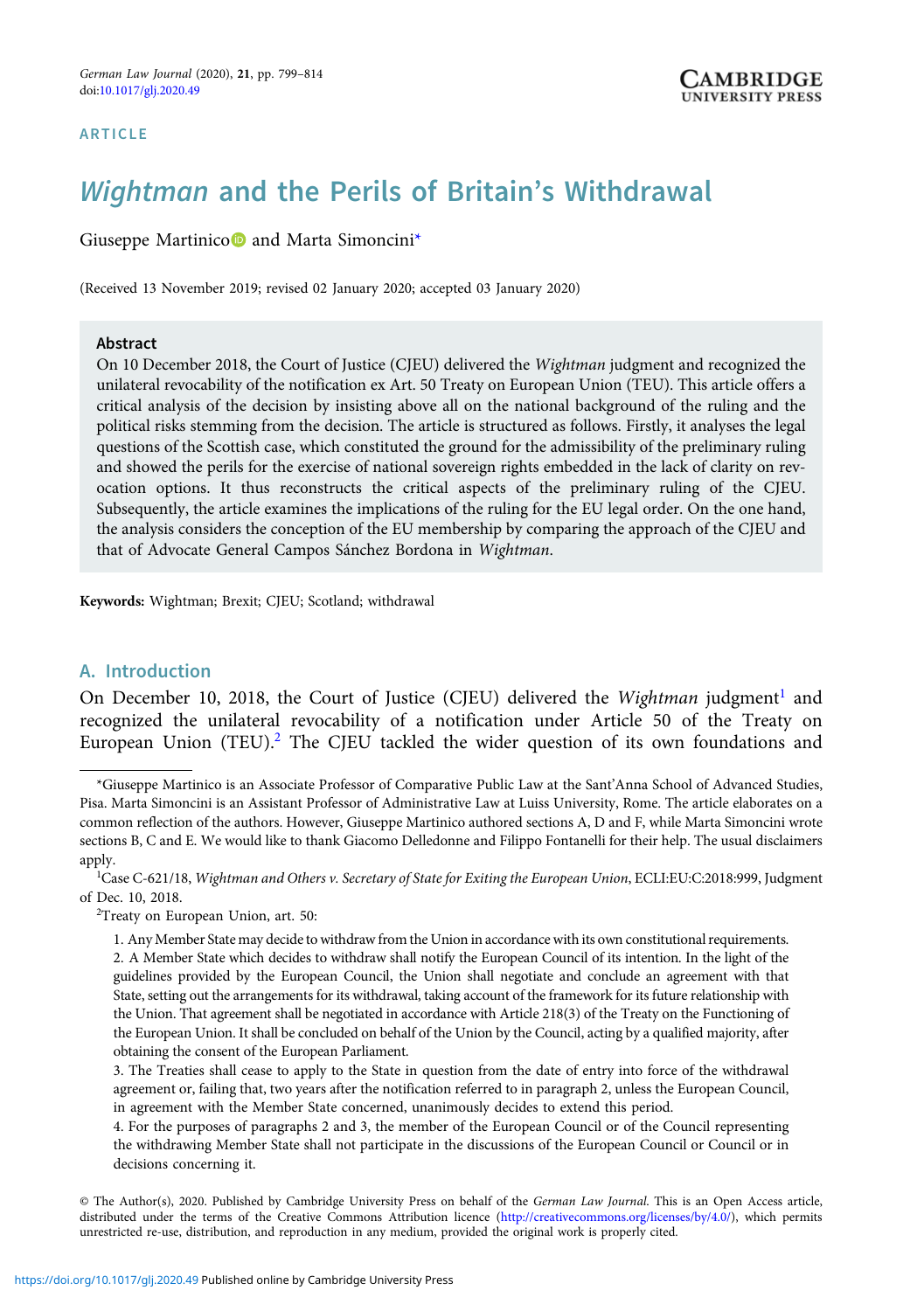800 Giuseppe Martinico and Marta Simoncini<br>decided on a number of crucial aspects governing the most incremental of the challenges—the departure of a Member State from the European Union (EU).

The process of the United Kingdom (UK) withdrawing its membership from the EU has revealed itself to be a constitutional crisis affecting both the identity of the European integration, and that of the British Constitution.<sup>3</sup> Alongside the Brexit negotiation process, the difficult management and controversial interpretation of its legal implications called for the intervention of the CJEU itself. In the process of the United Kingdom (UK) withdrawing its membership from the EU has revealed<br>If to be a constitutional crisis affecting both the identity of the European integration, and that of<br>British Constitution.<sup>3</sup> A

the Wightman decision. The respect for national sovereignty is the key concern emerging from both the Scottish reference and the CJEU's ruling. Undoubtedly, while most of the judgment is reasonable, the risk of the strategic use of Article 50 TEU has not been, in our opinion, completely averted. To stem this danger, the CJEU defined this potential revocation as "unequivocal and unconditional."<sup>4</sup> Against this background, the unconditional nature of the revocation is to be understood as meaning that its purpose is "to confirm the EU membership of the Member State concerned under terms that are unchanged as regards its status as a Member State, and that revocation brings the withdrawal procedure to an end."<sup>5</sup> This decision's insistence on the concept unconditional. Against this background, the unconditional nature of the revocation is to be<br>understood as meaning that its purpose is "to confirm the EU membership of the Member<br>State concerned under terms that are unchang of national sovereignty—a mantra of today's populisms that also characterized the referendum campaign—is less convincing, however.<sup>6</sup> This is the background to a judgment of the CJEU, which itself is characterized by an ambiguous terminology and strange omissions.

When offering a legal device to rescind Brexit, the relevance of Wightman goes beyond the British case and points to the very essence of the EU legal order, and the nature of the EU membership. The case pinpoints unilateral revocability as a sovereign right that is not subject to any conditions, but is instead a genuine acceptance and commitment to the values and the rules of the EU legal order.

Despite this, the Wightman case was problematic both in its genesis and outcomes. Firstly, the path that led to the preliminary ruling was controversial. The legal relevance of the questions under the national Scottish case struggled to be recognized, and only the Court of Session, Inner House, First Division (Scotland) on appeal raised the preliminary reference. Secondly, Despite this, the *Wightman* case was problematic both in its genesis and outcomes. Firstly, the path that led to the preliminary ruling was controversial. The legal relevance of the questions under the national Scottish c of unilaterality. By highlighting the relevant factors that contributed to shaping the preliminary question, this Article aims to discuss the relevant difficult aspects of the Wightman case.

This Article offers a critical analysis of the decision by insisting, above all, on the national background of the ruling and the political risks stemming from the decision. The Article is structured as follows: Firstly, it analyzes the legal questions of the Scottish case, which constituted the ground

A qualified majority shall be defined in accordance with Article 238(3)(b) of the Treaty on the Functioning of the European Union.

<sup>5.</sup> If a State which has withdrawn from the Union asks to rejoin, its request shall be subject to the procedure referred to in Article 49.

<sup>3</sup> VERNON BOGDANOR, BEYOND BREXIT: TOWARDS A BRITISH CONSTITUTION (2019).

<sup>4</sup> Wightman, Case C-621/18 at paras. 74–75.

<sup>&</sup>lt;sup>5</sup>Id. at para 74.

<sup>6</sup> Sionaidh Douglas-Scott, Brexit, the Referendum and the UK Parliament: Some Questions about Sovereignty, UK CONST. L. ASS'N, June 28 2016, [https://ukconstitutionallaw.org/2016/06/28/sionaidh-douglas-scott-brexit-the-referendum-and-the-uk](https://ukconstitutionallaw.org/2016/06/28/sionaidh-douglas-scott-brexit-the-referendum-and-the-uk-parliament-some-questions-about-sovereignty/)[parliament-some-questions-about-sovereignty/:](https://ukconstitutionallaw.org/2016/06/28/sionaidh-douglas-scott-brexit-the-referendum-and-the-uk-parliament-some-questions-about-sovereignty/)

A mantra of Leave campaigners seems to have been the desire to "take back control." There has been much talk of sovereignty, although less clarity on what it actually means. However, at its most basic, there are at least three notions of sovereignty that are relevant in the context of Brexit, and they are often confused. The first is parliamentary sovereignty, which is said to have particular resonance in the UK because, due to the vagaries of the uncodified UK Constitution, the Westminster Parliament has been recognized as a body with unlimited legislative power. Yet the parliamentary sovereignty of a representative democracy may seem to be at odds with popular sovereignty as exercised in a referendum. Popular sovereignty also has other implications, such as in Scotland, where an indigenous Scottish tradition claims that sovereignty resides in the Scottish people, in spite of the alternative claims of Diceyan parliamentary sovereignty. Thirdly, there is external sovereignty: whereby a country may be sovereign and recognized as independent by the international community.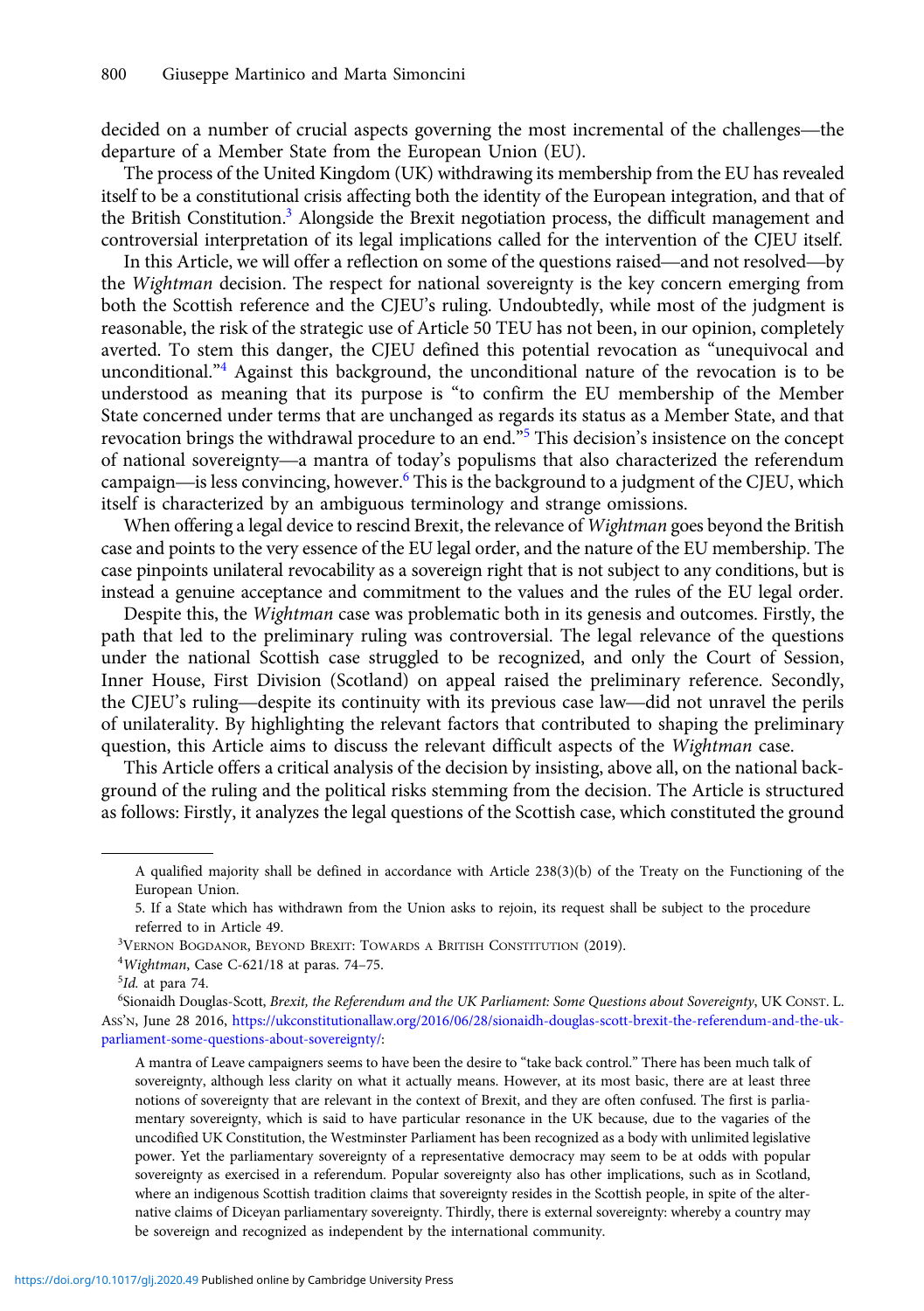for the admissibility of the preliminary ruling and showed the perils for the exercise of national sovereign rights embedded in the lack of clarity on revocation options. Thus, it reconstructs the critical aspects of the preliminary ruling of the CJEU. Subsequently, this Article examines the implications of the ruling for the EU legal order. On the one hand, the analysis considers the conception of the EU membership by comparing the approach of the CJEU and that of Advocate General Campos Sánchez-Bordona in Wightman. On the other hand, unilateral revocability is analyzed and its perils are highlighted. We conclude the Article by highlighting some of the questions that remain unanswered after Wightman.

#### B. The Domestic Background: The Scottish Case for Revocation

In the conundrum of Brexit negotiations, some members of the Scottish Parliament, the UK Parliament and the European Parliament felt a responsibility to explore all the potential consequences of Article 50 TEU. They thus petitioned the Scottish Court of Session for a declarator clarifying "whether, when and how the notification  $\dots$  can unilaterally be revoked."<sup>7</sup> They essentially sought a legally valid alternative to both deal and non-deal Brexit. The declarator is a public law remedy aimed at advising a public body on the meaning of the law and its application to the specific case. Is there a legal remedy to stop the cut of the "conduit pipe" established by the European Communities Act (ECA) 1972 that changed the British Constitution?<sup>8</sup> By addressing this key constitutional question, the action aimed at unravelling the Brexit conundrum. Seeing that the existence of such a remedy was calling for a uniform interpretation of Article 50 TEU, the petitioners sought a reference to the CJEU under Article 267 TFEU.

Yet, their case struggled to be heard in Scottish courts and was referred to the CJEU only after appeal in the national court. $9$  When the case was decided in the first instance before the Outer House of the Scottish Court of Session on June 8, 2018, the petitioners were unsuccessful because Lord Boyd of Duncansby declined to refer the case on three different grounds: The hypothetical nature of the declaration sought; the encroachment of the question on parliamentary sovereignty; and the impossibility to ascertain the facts on which the case was filed.<sup>10</sup> Lord Boyd of Duncansby held that there was no proposal nor intention to revoke the notification from the Government.<sup>11</sup> Petitioners' action was based on parliamentary discussion, so that in the Lord Ordinary's view,  $12$  it was up to Parliament itself and not to the courts to decide the options on Brexit.<sup>13</sup> In addition, according to his reading of the admissibility test before the CJEU in Gauweiler<sup>14</sup> and American

<sup>7</sup> Wightman MSP and Others v. Secretary of State for Exiting the European Union [2018] CSIH 62 at [3] (Opinion of Lord Carloway, the Lord President).

 ${}^8{\rm In}$  the Miller I case, the Supreme Court used the metaphor of the conduit pipe to illustrate the mechanism by which EU law has legal effect in UK law under Section 2(1) of the ECA 1972. The metaphor shows that ECA 1972 is not itself the originating source of EU law, but it rather allows the flow of EU law into UK domestic law. See R (Miller) v. Secretary of State for Exiting the European Union [2017] UKSC 5, at [60]–[68]. legal effect in UK law under Section 2(1) of the ECA 1972. The metaphor shows that ECA 1972 is not itself the originating<br>rce of EU law, but it rather allows the flow of EU law into UK domestic law. *See R (Miller) v. Secr* 

<sup>&</sup>lt;sup>9</sup>The petition obtained permission to bring the action in courts—required under Scottish Law—only on appeal, as the Outer House of the Scottish Court of Session refused to grant such permission. Only on the grounds of the constitutional relevance of the case did the Inner House of the Court of Session on appeal grant such permission, despite the difficult argumentation of the claims. See Wightman MSP and Others in the petition for judicial review on the issue of the unilateral revocability of Article 50 of the Treaty of the European Union [2018] CSOH 8 (Opinion of Lord Doherty), which rejected the permission; and Wightman MSP and Others v. The Advocate General [2018] CSIH 18 P1293/17 (Opinion of Lord Carloway, the Lord President), especially at [10]–[12], which granted the permission.

 $10$ On the impact of the argumentation of the petitioners in the outcome of the first instance case, see Robert Taylor & Adelyn Wilson, Brexit, the Revocation of Article 50, and the Path Not Taken: Wightman and Others for Judicial Review Against the Secretary of State for Exiting the European Union, 22 EDINBURGH L. REV. 417 (2018).

<sup>11</sup>Wightman MSP and Others v. Secretary of State for Exiting the European Union [2018] CSOH 61, at [45]–[47] (Opinion of Lord Boyd of Duncansby).

<sup>&</sup>lt;sup>12</sup>Every judge sitting in the Outer House is also known as Lord Ordinary.

<sup>13</sup> Wightman MSP and Others, CSOH 61 at [58] (Opinion of Lord Boyd of Duncansby).

<sup>&</sup>lt;sup>14</sup>Case C-62/14, Gauweiler and Others v. Deutscher Bundestag, ECLI:EU:C:2015:400, Judgment of June 16, 2015.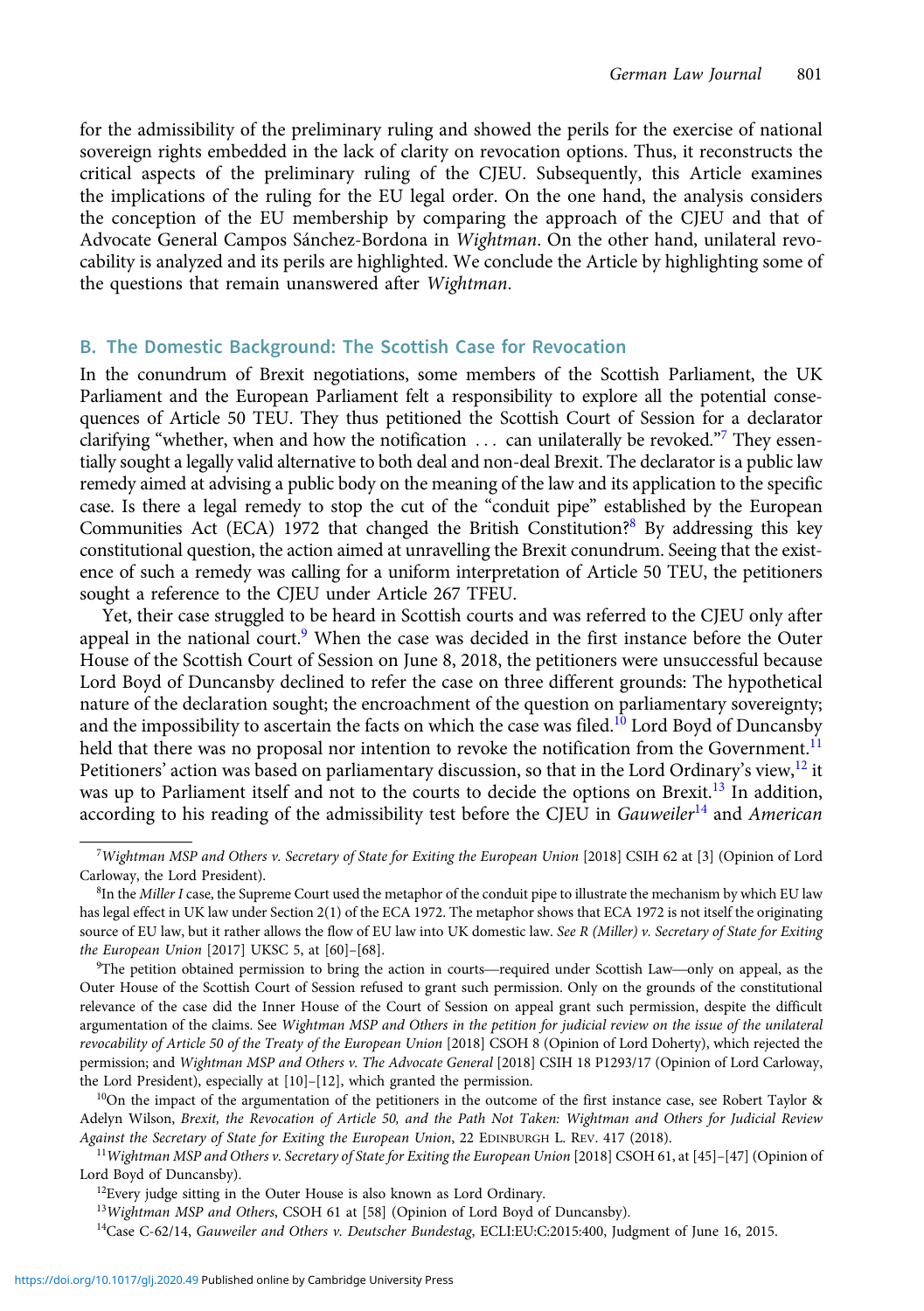Express,<sup>15</sup> the case did not meet the necessary factual requirements, nor the interpretation of EU law being critical to the decision of the case.<sup>16</sup>

The appeal judges sitting in the Inner House of the Scottish Court of Session, however, noted that the circumstances of the case had significantly changed after the decision in the Outer House. With the royal assent on the EU Withdrawal Act of June 26, 2018, the legal framework under which Brexit was to be domestically managed and negotiated changed. Under Section 13 of the EU Withdrawal Act 2018, the UK Parliament was required to express a "meaningful vote" on the international agreement between the UK Government and the European Council.<sup>17</sup> If no approval were obtained, the Government would have needed to explore new solutions, such as engaging in new negotiations, proposing non-deal Brexit onder section 15 of the EU withdrawal Act 2018, the UK Parhament was required to express<br>a "meaningful vote" on the international agreement between the UK Government and the<br>European Council.<sup>17</sup> If no approval were obtain claimed that "first, the Lord Ordinary erred in holding that the issues were academic or hypothetical." They argued "the issue was of great constitutional importance" in so far as "the issue was directly relevant to the parliamentarians' decisions on how to vote." For example, "if a decision to remain was available as a matter of EU law, the UK Parliament could pursue that option irrespective of Government policy. The Lord Ordinary's decision would mean that parliamentarians would have to vote in ignorance of this."<sup>18</sup>

By understanding how many strings MPs have to their bows, the petitioners first pointed to the nature of national sovereignty under EU law. The issue of legality of unilateral revocation can be raised with no consequence on Parliamentary sovereignty, because it is a matter of EU law.<sup>19</sup> The declarator would comply with the principle of primacy of EU law, which does not compromise Parliamentary sovereignty.<sup>20</sup> Conversely, the respondent Secretary of State for Exiting the European Union claimed that in the absence of any "real prospect of the Government seeking to revoke the notification," there was "no genuine dispute about the proper construction of Article 50(2)." Thus, Parliament would be required to vote on the negotiated withdrawal agreement under Section 13 of the EU Withdrawal Act, without any "need to resolve any legal uncertainty."<sup>21</sup> The interpretative question is able to be raised only at the international level, by the Member States, and not by individuals. In this case, Parliament did not intend to ask Government to raise such an issue. Therefore, this situation did not meet the requirements for advisory declarators "to ensure that a decision maker did not exceed or abuse his powers."<sup>22</sup>

Yet, the petitioners claimed that "secondly, the Lord Ordinary had erred in holding that the court could not provide an advisory declarator on the legality of future or contingent action," because the court's interpretation would not interfere with parliamentary sovereign choice and proceedings. Thus, "the court would be fulfilling its constitutional obligation to maintain the rule of law." This included the concern surrounding the meaning of the applicable EU law and avoiding a "pointless" Parliamentary decision in contrast with EU law.<sup>23</sup>

The petitioners also submitted that"thirdly, the Lord Ordinary had erred in holding that referring to statements in Parliament was unconstitutional, unlawful or incompetent," because the petition did not question those statements in courts against Parliamentary privilege.<sup>24</sup> "Fourthly, the

 $24$ *Id.* at [14].

<sup>15</sup>Case C-304/16, American Express Co. v. HM Treasury Commissioners, ECLI:EU:C:2018:66, Judgment of Feb. 7, 2018. <sup>16</sup>Wightman MSP and Others, CSOH 61 at [69]-[73] (Opinion of Lord Boyd of Duncansby).

<sup>&</sup>lt;sup>17</sup>According to Article 13 of the EU Withdrawal Act 2018, the agreement needs to be approved by a resolution of the House of Commons and to be debated in the House of Lords.

<sup>&</sup>lt;sup>18</sup>Wightman MSP and Others, CSOH 61 at [11] (Opinion of Lord Carloway, the Lord President).

 $^{19}$ Id. at [12].

<sup>20</sup>See Miller I and R (HS2 Action Alliance Ltd) v. Secretary of State for Transport [2014] UKSC 3.

<sup>&</sup>lt;sup>21</sup>Wightman MSP and Others, CSOH 61 at [17] (Opinion of Lord Carloway, the Lord President).

 $^{22}$ Id. at [18].

 $23$ Id. at [13].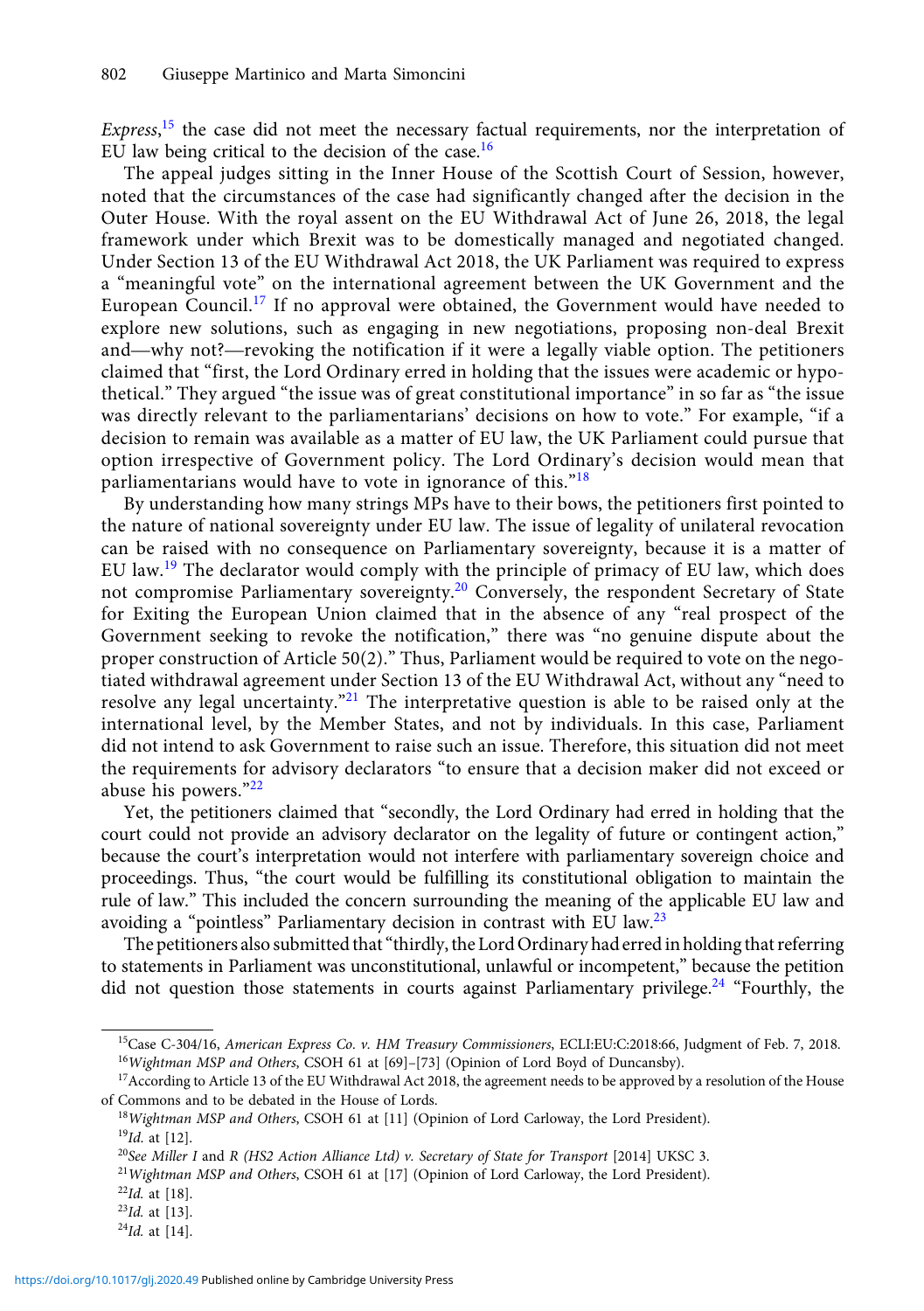Lord Ordinary had erred in determining that the CJEU would not entertain a reference," because it aims to "ensure access to justice" and only exceptionally denies such a reference. $25$ .

#### C. From Edinburgh to Luxembourg: The Content of the Preliminary Reference

When responding to these pleas, the Inner Court of Session recognized their validity and admitted the preliminary reference on the following grounds: The relevance of the remedy sought; the judicial competence to ascertain its existence; and the need to settle the case by asking the CJEU for the correct interpretation of the provision under Article 50 TEU. Once the Inner Court of Session ascertained that parliamentary sovereignty was not compromised by the legal action, the exercise of sovereign rights in Parliament depended on the existence of limits under EU law for the revocation of the withdrawal. The action of the declarator was found to be "neither academic nor premature" under the EU Withdrawal Act 2018, as "the answer will have the effect of clarifying the options open to MPs in the lead up to what is now an inevitable vote.<sup>"26</sup>

Lord Menzies particularly stressed the constitutional relevance of the case and the need that the judiciary make certain the legal meaning of the provision in order to enable the decision-makers to make their choice.<sup>27</sup> The fact that the Government did not intend to revoke the notification of withdrawal, or that Parliament had not instructed it to do so, did not change the practical need for the declarator. In fact, "constitutionally, and in terms of the 2018 Act, it is a matter for Parliament to decide, not for the UK Government. The intention of the Government may be relevant in terms of factual background, but it cannot be determinative of this issue."<sup>28</sup> Lord Drummond Young also emphasized that the position of the Government might change because of unforeseen developments and pragmatically stressed that "so far as the withdrawal from the European Union is concerned, at this stage it appears impossible to be certain as to what will happen in the coming months."<sup>29</sup> In his view, no deal as a default option would have severe legal consequences, whose impact was hard to predict "from a professional legal perspective."<sup>30</sup> Lord Drummond Young also recognized that Brexit is "plainly a matter of enormous importance for the United Kingdom, constitutionally, economically and in numerous other ways. ::: In these circumstances, ascertaining the legal principles that apply to the use of Article 50 and its consequences are a matter of great practical importance.<sup>"31</sup>

The petitioners had an interest in identifying the correct meaning of Article 50(2) TEU. Following Lord Reed's wider approach to accessing justice in the 2011 Supreme Court case  $AXA$  v Lord Advocate,<sup>32</sup> Lordship Carloway clarified that the role of the courts is "to provide rulings on what the law is and how it should be applied" and the existence of "sufficient interest" in the solution of a case, depending upon whether the context justifies standing.<sup>33</sup> The Court of Session considered that Lord Reed's wider approach to accessing justice in the 2011 supreme Court case  $AAA$   $V$  Lord  $Advoctte$ ,<sup>32</sup> Lordship Carloway clarified that the role of the courts is "to provide rulings on what the law is and how it should b *Aavocate*,<sup>2</sup> Lordship Carloway clarined that the role of the courts is to provide ruings on what the law is and how it should be applied" and the existence of "sufficient interest" in the solution of a case, depending up

Having ascertained the existence of such an interest and the relevance of the action, the Court of Session considered that the issue of a declarator in such a matter would not be in breach of parliamentary privilege:

 $^{25}$ Id. at [15].

 $26$ Id. at [27].

 $27$ Id. at [35]-[36] (Opinion of Lord Menzies).

 $28$ Id. at [38].

 $29$ Id. at [57] (Opinion of Lord Drummond Young).

 $30$ Id.

 $31$ Id. at [59].

 $32$ AXA General Insurance Limited and others (Appellants) v. The Lord Advocate and others (Respondents) [2011] UKSC 46, [159]–[171], in particular [169]–[171].

<sup>&</sup>lt;sup>33</sup>Wightman MSP and Others, CSOH 61 at [21]-[25] (Opinion of Lord Carloway, the Lord President).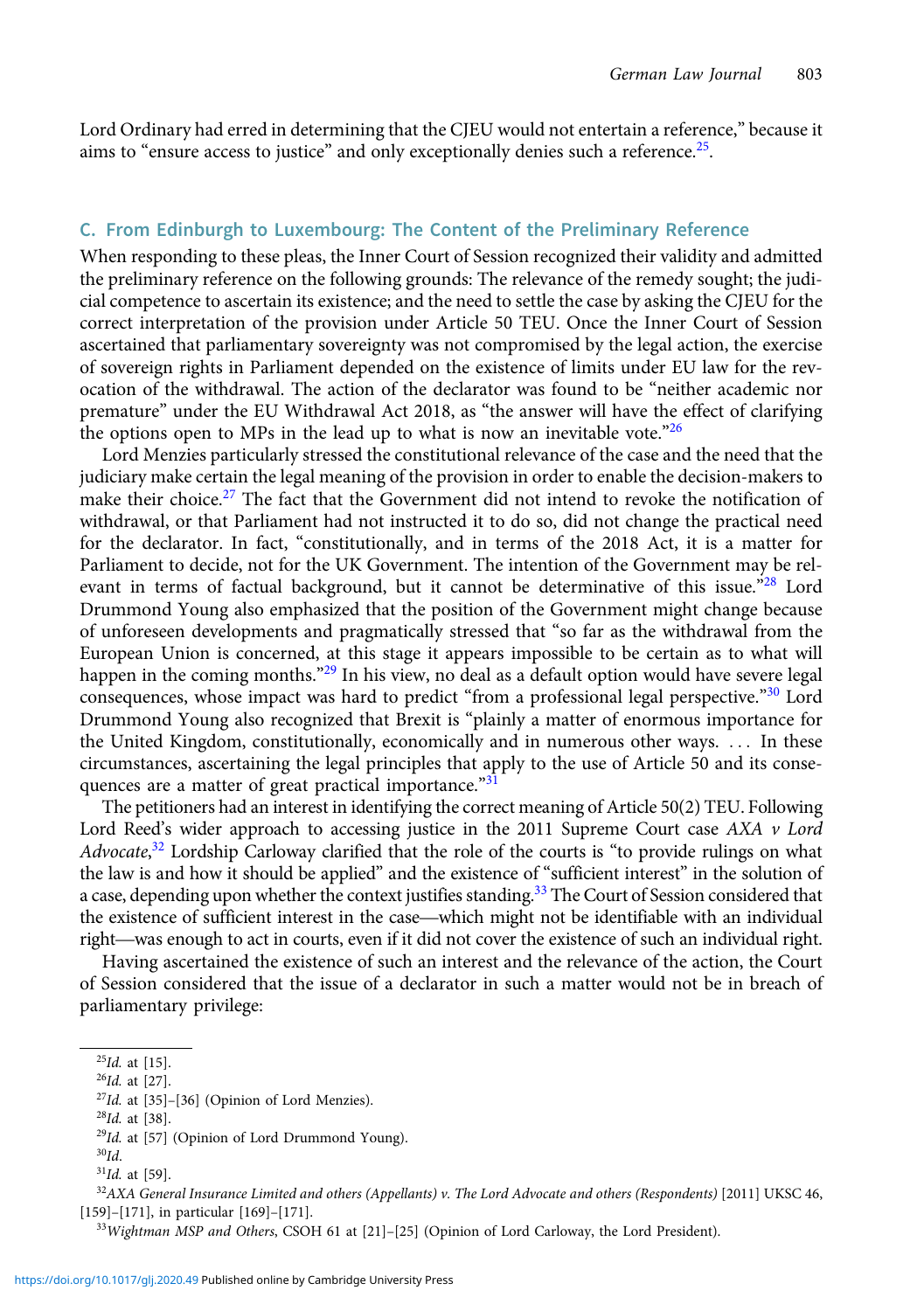The Court is not advising Parliament on what it must, or ought to, do. It is not otherwise seeking to influence Parliament's direction of travel. It is merely declaring the law as part of its central function. How Parliament chooses to react to that declarator is entirely a matter for that institution  $34$ 

According to Lord Drummond Young, under the British Constitution, the judiciary shall "decide the law as it now exists" and "their decision is binding on both Parliament and the government; that is an elementary application of the rule of law." $35$  Parliamentary privilege aims to protect free speech in Parliament and the ability of MPs to vote, while ensuring the separation of powers.<sup>36</sup> Every constitutional body holds specific constitutional functions, which shall be exercised with mutual respect. $37$  Insofar as no change of law is involved in the interpretation of Article 50 TEU, the decision is thus not for Parliament. Nor is the decision for Government because its absence of any intention to revoke the notification is only a political matter.<sup>38</sup> Instead, the courts must decide on the interpretation of the law.

Thus, the Court of Session emphasized that the case "can only be answered definitively by the CJEU" and only after the preliminary ruling could the Scottish court "grant the appropriate declarator."<sup>39</sup> The Court of Session held the reference as necessary and determined that in the spirit of cooperation between courts, the CJEU should give the preliminary ruling. By relying Thus, the Court of session emphasized that the case can omy be answered definitively by the CJEU" and only after the preliminary ruling could the Scottish court "grant the appropriate declarator."<sup>39</sup> The Court of Session CJEU and omy after the prefilminary ruling could the scottish court grant the appropriate declarator."<sup>39</sup> The Court of Session held the reference as necessary and determined that in the spirit of cooperation between court for the national court to assess both the need for a preliminary ruling and the relevance of the questions to solve the national case, while the CJEU is in principle bound to give a ruling.<sup>40</sup> However, on the top of the legal admissibility of the question, the Court of Session also recalled a pragmatic approach to judicial cooperation. Insofar as Scottish courts have always been careful for the national court to assess both the need for a preliminary ruling and the refevance of the questions to solve the national case, while the CJEU is in principle bound to give a ruling.<sup>46</sup> However, on the top of the l disputes involving EU law on their own "without troubling the CJEU ... it would be disappointing if a rare request for assistance were to be met with a negative response. $^{41}$ 

The CJEU responded positively to such a cooperation request, by pointing out the responsibility of the national court referring the case "to determine in the light of the particular circumstances of the case, both the need for a preliminary ruling in order to enable it to deliver judgment and the relevance of the questions which it submits to the Court." Thus, the CJEU, recalling the same Gauweiler and American Express cases mentioned by the Court of Session, held that it "is in principle bound to give a ruling."<sup>42</sup> In the CJEU's words:

Itfollows that questions relating to EU law enjoy a presumption of relevance. The Courtmay refuse to rule on a question referred for a preliminary ruling by a national court only where it is quite obvious that the interpretation of EU law that is sought bears no relation to the actual facts of the main action or its purpose, where the problem is hypothetical, or where the Court does not have before it the factual or legal material necessary to give a useful answer to the questions

<sup>40</sup>Id. at [30]; id. at [42] (Opinion of Lord Menzies). More cautiously, Lord Drummond Young considers that although the practical effects of the application of Article 50 TEU suggests that the case is not hypothetical, the admissibility of the reference "is a matter for the Court of the Justice of the European Union." See id. at [60]-[62] (Opinion of Lord Drummond Young).

<sup>41</sup>Id. at [30] (Opinion of Lord Carloway, the Lord President).

 $34$ Id. at [28]; see also id. at [41] (Opinion of Lord Menzies).

<sup>&</sup>lt;sup>35</sup>Id. at [48], [52] (Opinion of Lord Drummond Young).

 $36$ Id. at [64].

 $37$ Id. at [65].

<sup>38</sup>Id. at [50], [53].

<sup>&</sup>lt;sup>39</sup>Id. at [31] (Opinion of Lord Carloway, the Lord President).

<sup>&</sup>lt;sup>42</sup>Wightman, Case C-621/18 at para. 26.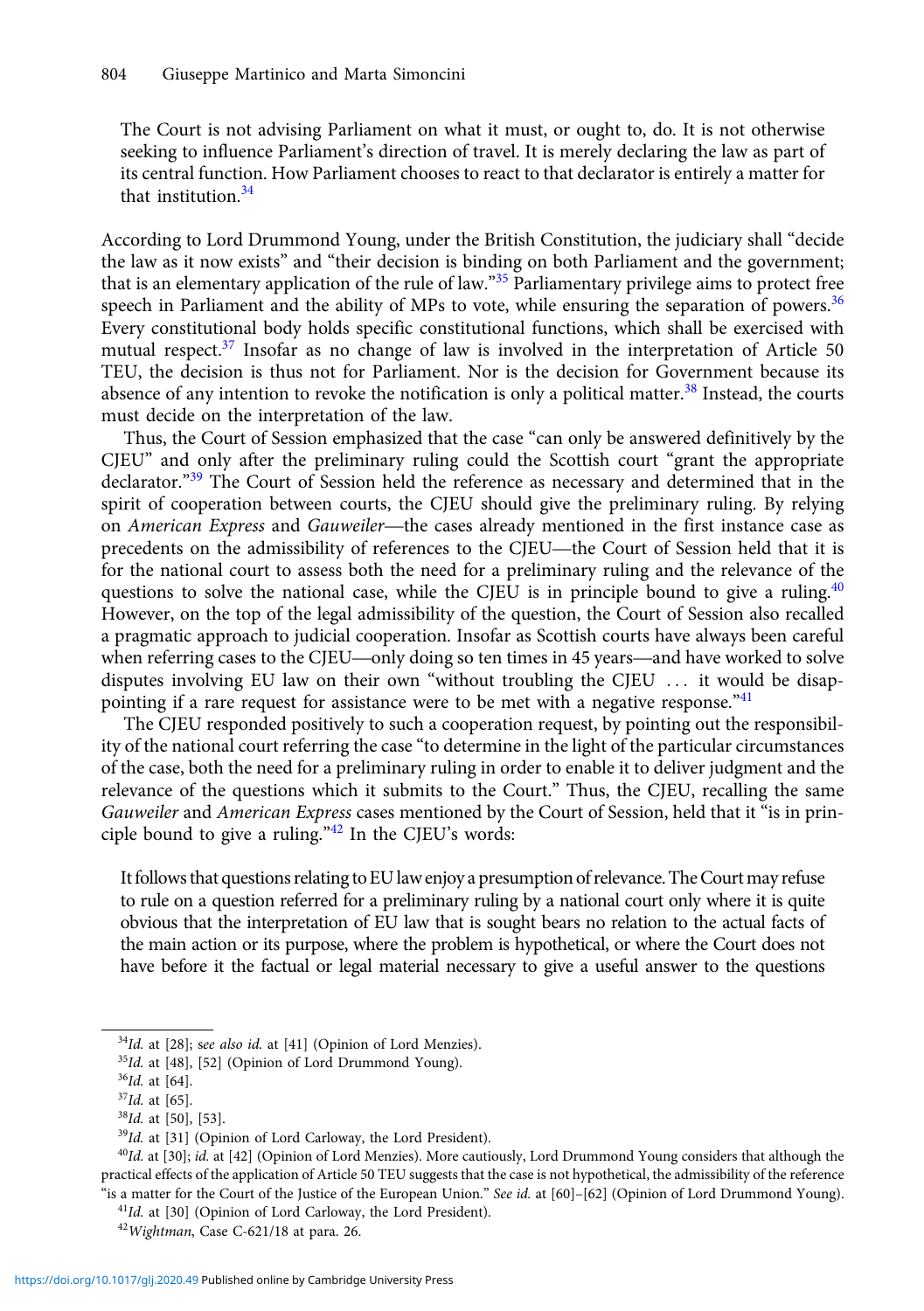submitted to it (judgments of 16 June 2015, Gauweiler and Others, C-62/14, EU:C:2015:400, paragraph 25, and of 7 February 2018, American Express, C-304/16, EU:C:2018:66, paragraph 32).<sup>43</sup>

As a result, the CJEU reconnected the general or hypothetical nature of the preliminary reference to its irrelevance for "the effective resolution of a dispute."<sup>44</sup> Insofar as the Edinburgh court recognized in the question of law "a genuine and live issue, of considerable practical importance, $45$ As a result, the CJEU reconnected the general or hypothetical nature of the preliminary reference<br>to its irrelevance for "the effective resolution of a dispute."<sup>44</sup> Insofar as the Edinburgh court rec-<br>ognized in the quest assessments of the national court. Nor is the CJEU to consider the legitimacy of national legal proceedings. As long as the national court identified the relevance of the issue for the exercise of parliamentary sovereignty, the CJEU deemed the action admissible.<sup>46</sup>

### D. The Substance of the Decision of the CJEU

Wightman was the first occasion for the Luxembourg Court to offer an interpretation of Article 50 TEU and, as in other "historical" decisions, it tried to give continuity to its case law by reading Article 50 TEU in combination with other provisions. There, the Luxembourg Court openly used the constitutional jargon inaugurated with the Les Verts case.<sup>47</sup> Not by chance, Les Verts, together with the Kadi judgment<sup>48</sup> and Opinion  $2/13$ ,<sup>49</sup> is mentioned in paragraph 44 in order to recall the constitutional and *sui generis* nature of the European Treaties.<sup>50</sup>

The Court offered a reading of Article 50 TEU in context, by attempting, in other words, to interpret this provision in light of the values that characterize the integration process. For example, the reference to the impact of the possible exit of the United Kingdom on the EU citizenship<sup>51</sup> is confirmation of the systematic reading given by the Court. $52$ 

- $44$ Id. at para. 28.
- $45$ Id. at paras. 29, 35.

48Case C-402/05 P, Kadi and Al Barakaat International Foundation/Council and Commission, ECLI:EU:C:2008:461, Judgment of Sep. 3, 2008; see also Opinion of Advocate General Poiares Maduro in Case C-402 & 415/05 P, Kadi and Al Barakaat International Foundation/Council and Commission, ECLI:EU:C:2008:30, Opinion of Jan. 23, 2008. On the Kadi saga see KADI ON TRIAL: A MULTIFACETED ANALYSIS OF THE KADI JUDGMENT (Matej Avbelj, Filippo Fontanelli & Giuseppe Martinico eds., 2014); Marta Simoncini, Risk Regulation Approach to EU Policy Against Terrorism in the Light of the ECJ/CFI Jurisprudence, 10 GERMAN L.J. 1526 (2009).

<sup>49</sup>Opinion 2/13, On the draft agreement providing for the accession of the European Union to the Convention for the Protection of Human Rights and Fundamental Freedoms, ECLI:EU:C:2014:2454, Opinion of Dec. 18, 2014. <sup>50</sup>Wightman, Case C-621/18 at para. 44:

In that respect, it must be borne in mind that the founding Treaties, which constitute the basic constitutional charter of the European Union (judgment of 23 April 1986, Les Verts v Parliament, 294/83, EU:C:1986:166, paragraph 23), established, unlike ordinary international treaties, a new legal order, possessing its own institutions, for the benefit of which the Member States thereof have limited their sovereign rights, in ever wider fields, and the subjects of which comprise not only those States but also their nationals (Opinion 2/13 (Accession of the European Union to the ECHR) of 18 December 2014, EU:C:2014:2454, paragraph 157 and the case-law cited).

<sup>51</sup>Daniel Sarmiento, Brexit and EU Citizenship After Wightman, DESPITE OUR DIFFERENCES (Dec. 12 2018), [https://](https://despiteourdifferencesblog.wordpress.com/2018/12/12/brexit-and-eu-citizenship-after-wightman/) [despiteourdifferencesblog.wordpress.com/2018/12/12/brexit-and-eu-citizenship-after-wightman/.](https://despiteourdifferencesblog.wordpress.com/2018/12/12/brexit-and-eu-citizenship-after-wightman/)

<sup>52</sup>Wightman, Case C-621/18 at para. 64:

It must also be noted that, since citizenship of the Union is intended to be the fundamental status of nationals of the Member States (see, to that effect, judgments of 20 September 2001, Grzelczyk, C-184/99, EU:C:2001:458, paragraph 31; of 19 October 2004, Zhu and Chen, C-200/02, EU:C:2004:639, paragraph 25; and of 2 March 2010, Rottmann, C-135/08, EU:C:2010:104, paragraph 43), any withdrawal of a Member State from the European Union is liable to have a considerable impact on the rights of all Union citizens, including, inter alia, their right to free movement, as regards both nationals of the Member State concerned and nationals of other Member States.

<sup>43</sup>Id. at para. 27.

<sup>46</sup>Id. at para. 30.

<sup>&</sup>lt;sup>47</sup>Case C-294/83, Les Verts v. Parliament, ECLI:EU:C:1986:166, Judgment of Apr. 23, 1986.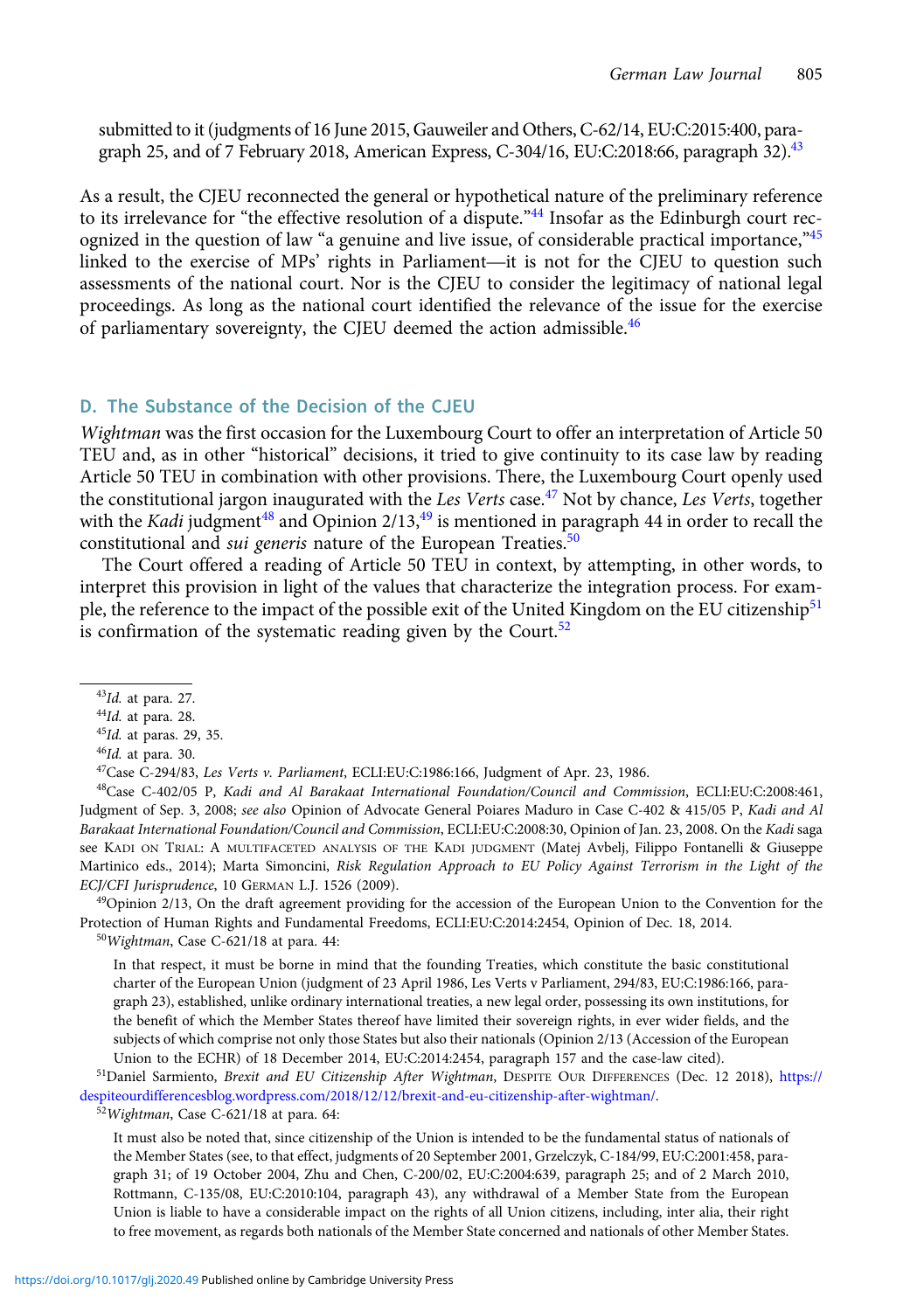It is interesting to note that, in *Wightman*, on the specific issue of the revocability of the notification, the CJEU opted for a construction other than that endorsed by the High Court of England and Wales<sup>53</sup> and by the Supreme Court of the United Kingdom in the Miller I saga.

On those occasions, both British courts denied the Government's ability to exercise the power of notification of the intention to leave the Union ex Article 50 TEU to the European Council without parliamentary involvement. The non-revocability of the notification had been one of and wates and by the supreme Court of the United Kingdom in the *Mitter 1* saga.<br>On those occasions, both British courts denied the Government's ability to exercise the power<br>of notification of the intention to leave the U on those occasions, both British courts defiled the Government's ability to exercise the power<br>of notification of the intention to leave the Union ex Article 50 TEU to the European Council<br>without parliamentary involvement options as scholars had already pointed out:

The point is arguable either way. It could be argued that since a notification to withdraw is subject to a Member State's constitutional requirements, the Treaty therefore leaves to each Member State the possibility of rescinding that notification in accordance with those requirements. On the other hand, it could also be argued that Article 50 only provides for two possibilities to delay the withdrawal of a Member State from the EU once notification has been given (an extension of the time limit, or a different date in the withdrawal agreement). There's no suggestion that this is a non-exhaustive list. Therefore, the notification of withdrawal can't be rescinded.<sup>54</sup>

We think that, on those occasions, the reference to Article 50 TEU was appropriate. Over the years, the UK membership in the Union has created complex rules in the etymological sense We think that, on those occasions, the reference to Article 50 TEU was appropriate. Over the years, the UK membership in the Union has created complex rules in the etymological sense of the term:—a set of norms that are th European law.<sup>55</sup> This made the reference to the law of the EU Treaties inevitable for the correct reading of the question posed to the British courts in the case of the Miller I saga. The wording itself of Article 50 TEU, moreover, refers to domestic law when it reads that "[a]ny Member State may decide to withdraw from the Union in accordance with its own constitutional requirements." This confirms the legal interlacement created by the European integration process. A similar choice can be found in other provisions of the European Treaties. For example, it is possible to recall the reference included in Article 48(4) TEU and in many of the provisions of the EU Charter of Fundamental Rights. However, precisely because of the impact that the question of revocability of the notification had on the margin of maneuver of the UK Parliament, commentators stressed the excessive brusqueness of some of the relevant passages in the Miller I saga. They also criticized the choice not to raise a preliminary question to the CJEU.<sup>56</sup> Returning to Wightman of the CJEU, we can see how the Luxembourg Court started from a premise similar revocability of the notincation had on the margin of maneuver of the UK Parnament, commen-<br>tators stressed the excessive brusqueness of some of the relevant passages in the *Miller I* saga. They<br>also criticized the choice systems. This was then reaffirmed by the CJEU itself in paragraph 45 of the Wightman judgment, which also included a reference to the Achmea<sup>57</sup> case.<sup>58</sup>

<sup>53</sup>R (Miller) v. Secretary of State for Exiting the European Union, [2016] EWHC 2768.

<sup>&</sup>lt;sup>54</sup>Steve Peers, Article 50 TEU: The uses and abuses of the process of withdrawing from the EU, EU ANALYSIS (Dec. 8, 2014), <http://eulawanalysis.blogspot.com/2014/12/article-50-teu-uses-and-abuses-of.html>; see also Jake Rylatt, The Irrevocability of an Article 50 Notification: Lex Specialis and the Irrelevance of the Purported Customary Right to Unilaterally Revoke, UK CONST. L., (July 27, 2016), <https://ukconstitutionallaw.org/>; Charles Streeten, Putting the Toothpaste Back in the Tube: Can an Article 50 Notification Be Revoked?, UK CONST. L., 2016, [https://ukconstitutionallaw.org/2016/07/13/charles](https://ukconstitutionallaw.org/2016/07/13/charles-streeten-putting-the-toothpaste-back-in-the-tube-can-an-article-50-notification-be-revoked/)[streeten-putting-the-toothpaste-back-in-the-tube-can-an-article-50-notification-be-revoked/.](https://ukconstitutionallaw.org/2016/07/13/charles-streeten-putting-the-toothpaste-back-in-the-tube-can-an-article-50-notification-be-revoked/)

<sup>&</sup>lt;sup>55</sup>On the complexity of the EU legal system, see GIUSEPPE MARTINICO, THE TANGLED COMPLEXITY OF THE EU CONSTITUTIONAL PROCESS: THE FRUSTRATING KNOT OF EUROPE (2012).

<sup>56</sup>Steve Peers, Brexit: can the ECJ get involved?, EU LAW ANALYSIS (Nov. 3, 2016) [http://eulawanalysis.blogspot.com/2016/](http://eulawanalysis.blogspot.com/2016/11/brexit-can-ecj-get-involved.html) [11/brexit-can-ecj-get-involved.html](http://eulawanalysis.blogspot.com/2016/11/brexit-can-ecj-get-involved.html).

<sup>57</sup>Case C-284/16, Slowakische Republik (Slovak Republic) v. Achmea, ECLI:EU:C:2018:158, Judgment of Mar. 6, 2018. <sup>58</sup>Wightman, Case C-621/18 at para. 45:

According to settled case-law of the Court, that autonomy of EU law with respect both to the law of the Member States and to international law is justified by the essential characteristics of the European Union and its law,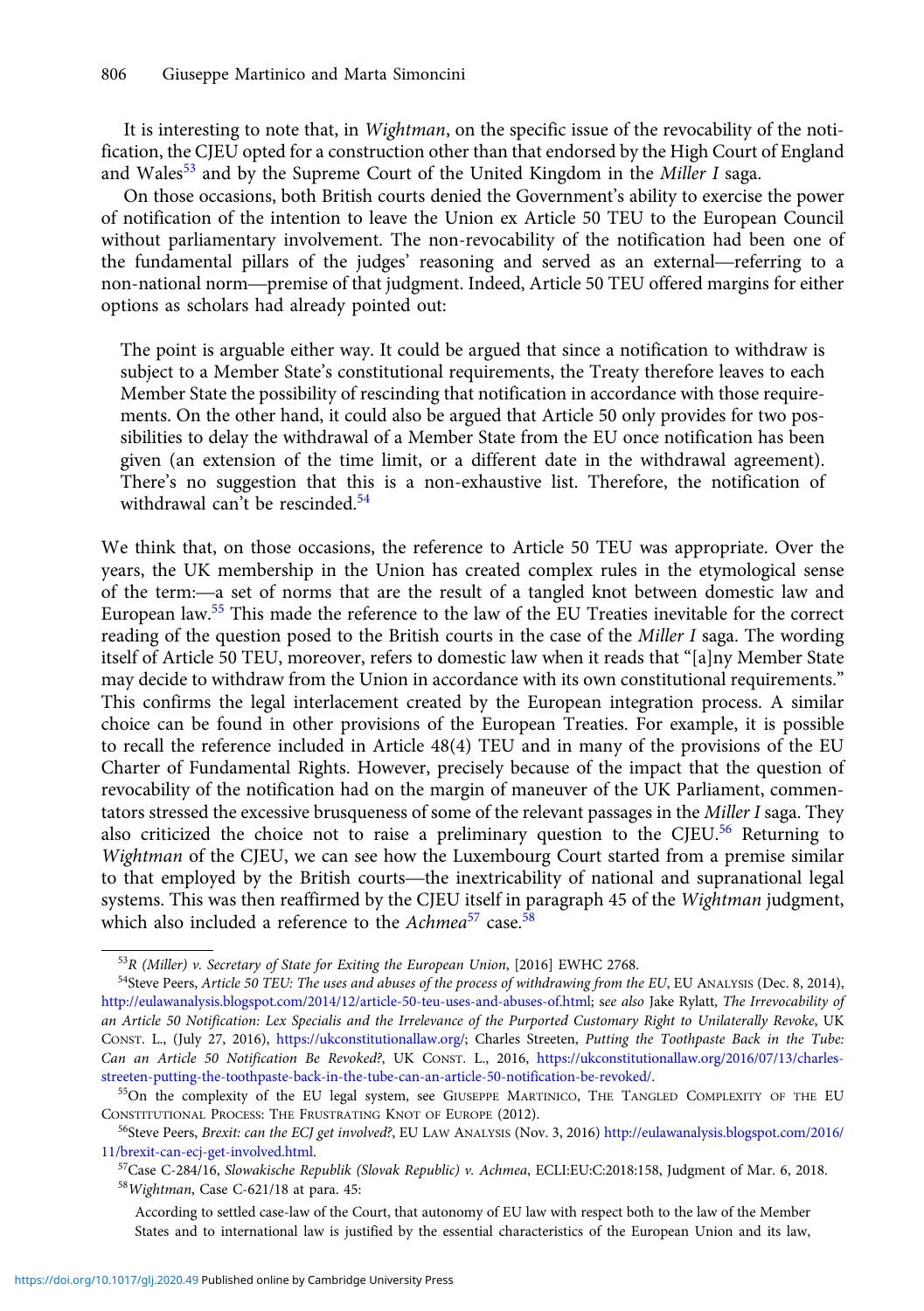Indeed, Wightman is interesting as it offers a confirmation of the difficult distinguishability between national and supranational legal systems and the complex nature of European law. Another example of the complex context triggered by the Europeanization of the national system is the Miller I decisions of the High Court and the UK Supreme Court, especially in the passages devoted to the importance of the EU integration for the genesis of a new category of rights.<sup>59</sup>

Will Brexit imply a perfect return to the starting condition of the British legal system? We think not. The simple fact that the European Union (Withdrawal) Act 2018 also aims to save EU-derived domestic legislation, while incorporating EU legislation,<sup>60</sup> shows that the future of the UK will Brexit imply a perfect return to the starting condition of the British legal system?<br>We think not. The simple fact that the European Union (Withdrawal) Act 2018 also aims to save<br>EU-derived domestic legislation, wh added value produced by these years of integration. In other words, "Brexit does not mean that all these rights will be lost." $61$ 

Nevertheless, if in the *Miller I* saga the British courts opted for the non-revocability of the notification to justify the involvement of the Parliament,<sup>62</sup> the CJEU instead came to a different conclusion in *Wightman*. Indeed, in *Miller I* litigation, the non-revocability of the Article 50 notification was the agreed assumption on which the courts had proceeded. The CJEU followed a different path and did so by relying on the systematic reading of Article 50  $TEU<sub>0</sub><sup>63</sup>$  and recalling the aims of the integration process.

In so doing, it also paid particular attention to the values of liberty and democracy, especially in the part of the judgment recalling the Kadi case.<sup>64</sup> Moreover, after discarding the parallel with the decision to request an extension of the negotiations pursuant to Article 50(3) TEU paragraph 60, the CJEU focused on Article 49 TEU in order to reiterate that the decision to join the EU is based

 $64$ Id. at paras. 61-62:

relating in particular to the constitutional structure of the European Union and the very nature of that law. EU law is characterized by the fact that it stems from an independent source of law, namely the Treaties, by its primacy over the laws of the Member States, and by the direct effect of a whole series of provisions which are applicable to their nationals and to the Member States themselves. Those characteristics have given rise to a structured network of principles, rules and mutually interdependent legal relations binding the European Union and its Member States reciprocally as well as binding its Member States to each other (judgment of 6 March 2018, Achmea, C-284/16, EU: C:2018:158, paragraph 33 and the case-law cited).

<sup>59</sup>See, e.g., R (Miller), [2017] UKSC 5 at [69].

 $^{60}$ European Union (Withdrawal) Act 2018, c. 16, §§ 2, 3 (UK) [http://www.legislation.gov.uk/ukpga/2018/16/contents/](http://www.legislation.gov.uk/ukpga/2018/16/contents/enacted) [enacted;](http://www.legislation.gov.uk/ukpga/2018/16/contents/enacted) see also Marta Simoncini, Part I: The Uncertain Application of the EU Withdrawal Act 2018. From the Great Repeal to the Contingency Plan?, IACL-AIDC BLOG (Aug. 6, 2018), [https://blog-iacl-aidc.org/blog/2018/8/6/part-i-the](https://blog-iacl-aidc.org/blog/2018/8/6/part-i-the-uncertain-application-of-the-eu-withdrawal-act-2018-from-the-great-repeal-to-the-contingency-plan)[uncertain-application-of-the-eu-withdrawal-act-2018-from-the-great-repeal-to-the-contingency-plan](https://blog-iacl-aidc.org/blog/2018/8/6/part-i-the-uncertain-application-of-the-eu-withdrawal-act-2018-from-the-great-repeal-to-the-contingency-plan).

<sup>61</sup>Piet Eeckout & Eleni Frantziou, Brexit and Article 50 TEU: A Constitutionalist Reading, 54 COMMON MKT. L. REV. 695, 695–733 (2017).

 $^{62}R$  (Miller) v Secretary of State for Exiting the European Union [2016] EWHC 2768, at [11], [17]; Miller I at [26]:

In these proceedings, it is common ground that notice under [A]rticle 50(2) (which we shall call "Notice") cannot be given in qualified or conditional terms and that, once given, it cannot be withdrawn. Especially as it is the Secretary of State's case that, even if this common ground is mistaken, it would make no difference to the outcome of these proceedings, we are content to proceed on the basis that that is correct, without expressing any view of our own on either point. It follows from this that once the United Kingdom gives Notice, it will inevitably cease at a later date to be a member of the European Union and a party to the EU Treaties.

<sup>63</sup>Wightman, Case C-621/18 at paras. 61–67.

As regards the context of Article 50 TEU, reference must be made to the 13th recital in the preamble to the TEU, the first recital in the preamble to the TFEU and Article 1 TEU, which indicate that those treaties have as their purpose the creation of an ever closer union among the peoples of Europe, and to the second recital in the preamble to the TFEU, from which it follows that the European Union aims to eliminate the barriers which divide Europe.

It is also appropriate to underline the importance of the values of liberty and democracy, referred to in the second and fourth recitals of the preamble to the TEU, which are among the common values referred to in Article 2 of that Treaty and in the preamble to the Charter of Fundamental Rights of the European Union, and which thus form part of the very foundations of the European Union legal order (see, to that effect, judgment of 3 September 2008, Kadi and Al Barakaat International Foundation v Council and Commission, C-402/05 P and C-415/05 P, EU: C:2008:461, paragraphs 303 and 304).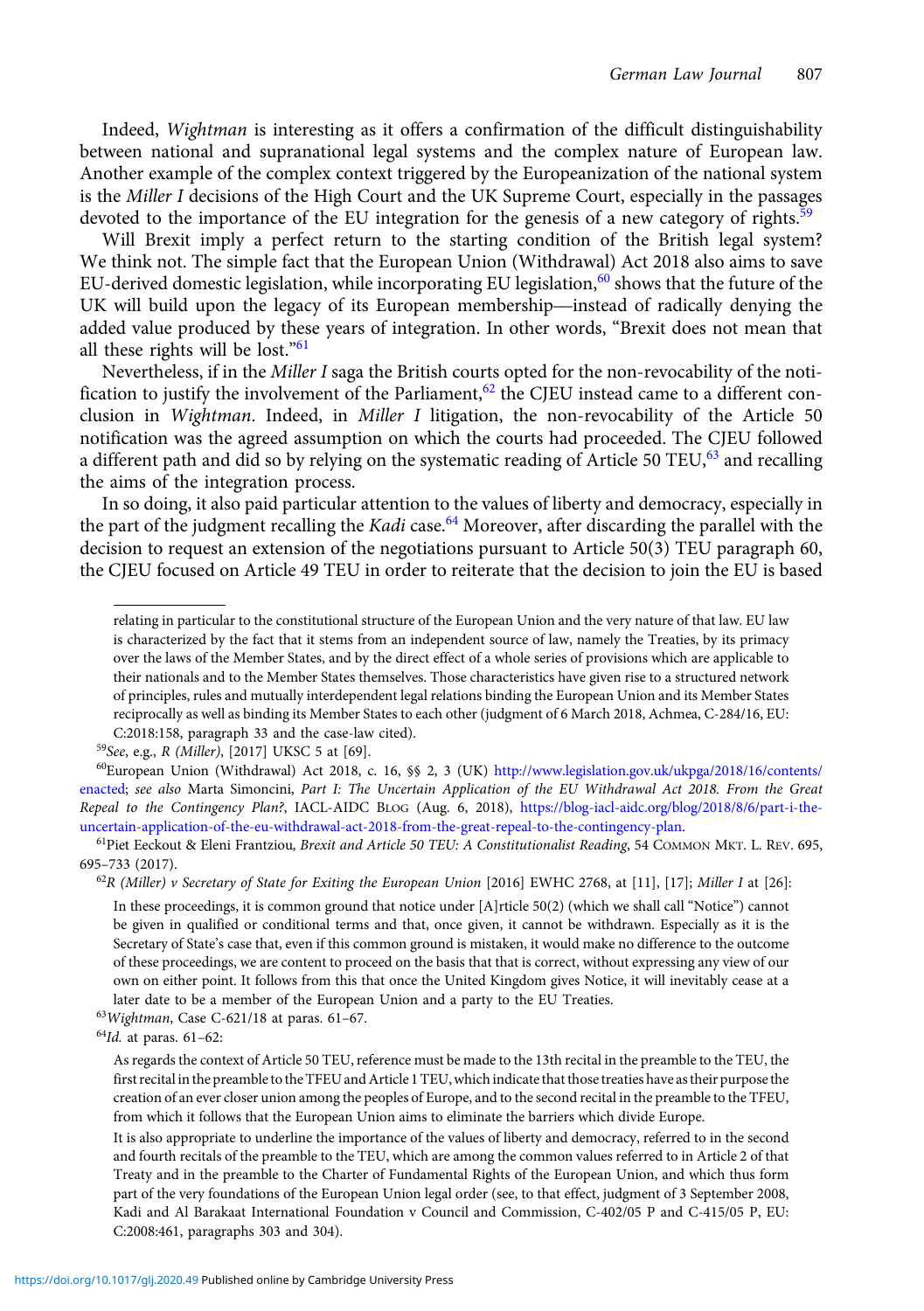on a free and voluntary commitment.<sup>65</sup> Finally, by illustrating the parallels between Article 49 TEU and Article 50 TEU, the CJEU concluded, regarding the revocability of the notification:

In those circumstances, given that a State cannot be forced to accede to the EU against its will, neither can it be forced to withdraw from the EU against its will. However, if the notification of the intention to withdraw were to lead inevitably to the withdrawal of the Member State concerned from the EU at the end of the period laid down in Article 50(3) TEU, that Member In those circumstances, given that a state cannot be forced to accede to the EU against its will, neither can it be forced to withdraw from the EU against its will. However, if the notification of the intention to withdraw process in accordance with its constitutional requirements—to reverse its decision to with-<br>process in accordance with its constitutional requirements—to reverse its democratic<br>process in accordance with its constitutional draw and, accordingly, to remain a Member of the EU. Such a result would be inconsistent with the aims and values referred to in paragraphs 61 and 62 of the present judgment. In particular, it would be inconsistent with the Treaties' purpose of creating an ever closer union among the peoples of Europe to force the withdrawal of a Member State which, having notified its intention to withdraw from the EU in accordance with its constitutional requirements and following a democratic process, decides to revoke the notification of that intention through a democratic process.<sup>66</sup>

Another interesting passage in the judgment is that—and this is a rare thing in the case law of the Court—the CJEU looked at the preparatory works of the second Convention (concerning the Treaty establishing a Constitution for Europe)<sup>67</sup> in order to support its decision. In particular, it recalled that all amendments proposed about the possibility of expelling a Member State in order to avoid the risk of abuse during the withdrawal procedure had been rejected.<sup>68</sup> This is a curious "exhumation" of the preparatory works of a text that never came into force, which is the Treaty establishing a Constitution for Europe. At the same time, the CJEU, aware of the risk of an excessively unilateral reading of this provision, tried to limit the time frame in which such a decision could be taken, when it says (repeatedly, as if to reassure itself) that:

 $66Id.$  at paras. 65-67.

67Costanza Margiotta, Vizi e virtù della secessione. A proposito dell'articolo 59 del progetto di Costituzione europea, 34 RAGION PRATICA 257, 257–72 (2004).

<sup>68</sup>Wightman, Case C-621/18 at paras. 68–70:

 $65$ Id. at para. 63:

As is apparent from Article 49 TEU, which provides the possibility for any European State to apply to become a member of the European Union and to which Article 50 TEU, on the right of withdrawal, is the counterpart, the European Union is composed of States which have freely and voluntarily committed themselves to those values, and EU law is thus based on the fundamental premise that each Member State shares with all the other Member States, and recognizes that those Member States share with it, those same values (see, to that effect, judgment of 25 July 2018, Minister for Justice and Equality (Deficiencies in the system of justice), C-216/18 PPU, EU:C:2018:586, paragraph 35).

The origins of Article 50 TEU also support an interpretation of that provision as meaning that a Member State is entitled to revoke unilaterally the notification of its intention to withdraw from the European Union. That article largely adopts the wording of a withdrawal clause first set out in the draft Treaty establishing a Constitution for Europe. Although, during the drafting of that clause, amendments had been proposed to allow the expulsion of a Member State, to avoid the risk of abuse during the withdrawal procedure or to make the withdrawal decision more difficult, those amendments were all rejected on the ground, expressly set out in the comments on the draft, that the voluntary and unilateral nature of the withdrawal decision should be ensured. It follows from the foregoing that the notification by a Member State of its intention to withdraw does not lead inevitably to the withdrawal of that Member State from the European Union. On the contrary, a Member State that has reversed its decision to withdraw from the European Union is entitled to revoke that notification for as long as a withdrawal agreement concluded between that Member State and the European Union has not entered into force or, if no such agreement has been concluded, for as long as the two-year period laid down in Article 50(3) TEU, possibly extended in accordance with that provision, has not expired. That conclusion is corroborated by the provisions of the Vienna Convention on the Law of Treaties, which was taken into account in the preparatory work for the Treaty establishing a Constitution for Europe.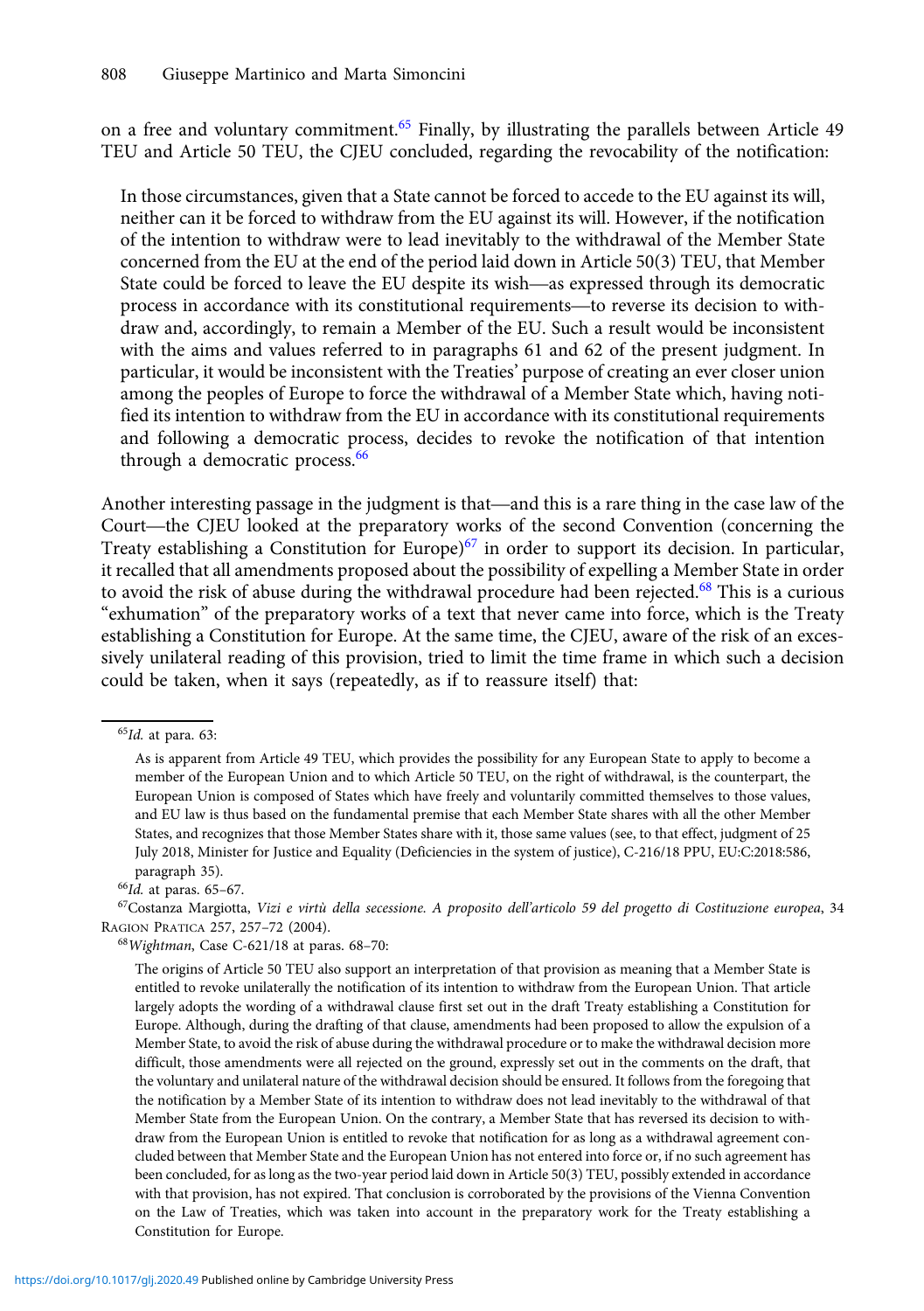As the Advocate General stated in points 94 and 95 of his Opinion, the sovereign nature of the right of withdrawal enshrined in Article 50(1) TEU supports the conclusion that the Member State concerned has a right to revoke the notification of its intention to withdraw from the EU, for as long as a withdrawal agreement concluded between the EU and that Member State has not entered into force or, if no such agreement has been concluded, for as long as the two-year period laid down in Article 50(3) TEU, possibly extended in accordance with that provision, has not expired.<sup>69</sup>

In so doing, the Court seemed to limit the risks associated with the unilateral nature of the revocability of the intention to leave in the two-year period—except for what is established by Article 50(3) TEU. However, even during this period, a situation of evident uncertainty could be generated, increasing the confusion surrounding the activity of the EU institutions and the instability of the markets. These considerations of the Court were followed by a procedural clarification when it added that "in the absence of an express provision governing revocation of the notification of the intention to withdraw, that revocation is subject to the rules laid down in Art[icle] 50(1) TEU for the withdrawal itself, with the result that it may be decided upon unilaterally, in accordance with the constitutional requirements of the Member State concerned."70

The lack of reference to the concept of national identity has been one of the fundamental differences between the Opinion of the Advocate General and the ruling of the CJEU. There is another difference, however, that should be emphasized. While the Advocate General tried the constitutional requirements of the Member State concerned.<br>The lack of reference to the concept of national identity has been one of the fundamental<br>differences between the Opinion of the Advocate General and the rulin sovereign choice of the Member State concerned, this reference disappeared in the judgment of the CJEU. These are probably the most critical issues of the Wightman case that we will analyze in the following sections.

## E. The EU Legal System Under the Light of the Right Under Article 50 TEU: The Role of Autonomy?

The Wightman case of the CJEU contributed not only to clarifying the viable options concerning Brexit, but also offering several insights on the nature of the EU legal order itself. Both Advocate General Campos Sánchez-Bordona and the Grand Chamber of the Court recognized that Article 50 TEU does not expressly prohibit, nor authorize, any form of revocation of the withdrawal notification.<sup>71</sup> Despite this, they approached the legal minimalism of the provision on this very issue by relying on different visions of the relationship between the departing Member State and the EU legal order. Their interpretative approach to filling the lacuna in the black letter of the law differed sensibly with regard to the conceptualization of the sovereign right to reverse the withdrawal process and the conditions for its exercise. Advocate General Campos Sánchez-Bordona filled the lacuna through international law, looking at Article 50 TEU as "lex specialis, in respect of the general rules of international law on withdrawal from treaties, but not a self-contained provision which exhaustively governs each and every detail of the withdrawal process."<sup>72</sup> Conversely, the CJEU relied on the autonomy of the EU legal order and justified its interpretation on the grounds of the "structured network of principles, rules and mutually interdependent legal relations binding the EU and its Member States reciprocally as well as binding its Member States to each other. $^{73}$ 

<sup>69</sup>Id. at para. 57.

<sup>70</sup>Id. at para. 58.

<sup>&</sup>lt;sup>71</sup>Id. at para. 48; Opinion of Advocate General Campos Sánchez-Bordona, Case C-621/18, Wightman and others v. Secretary of State for Exiting the European Union, ECLI:EU:C:2018:978, Opinion of Dec. 4, 2018, paras 82–85.

<sup>72</sup>Opinion of Advocate General Campos Sánchez-Bordona at para. 85.

 $73W$ ightman, C-621/18 at para. 45.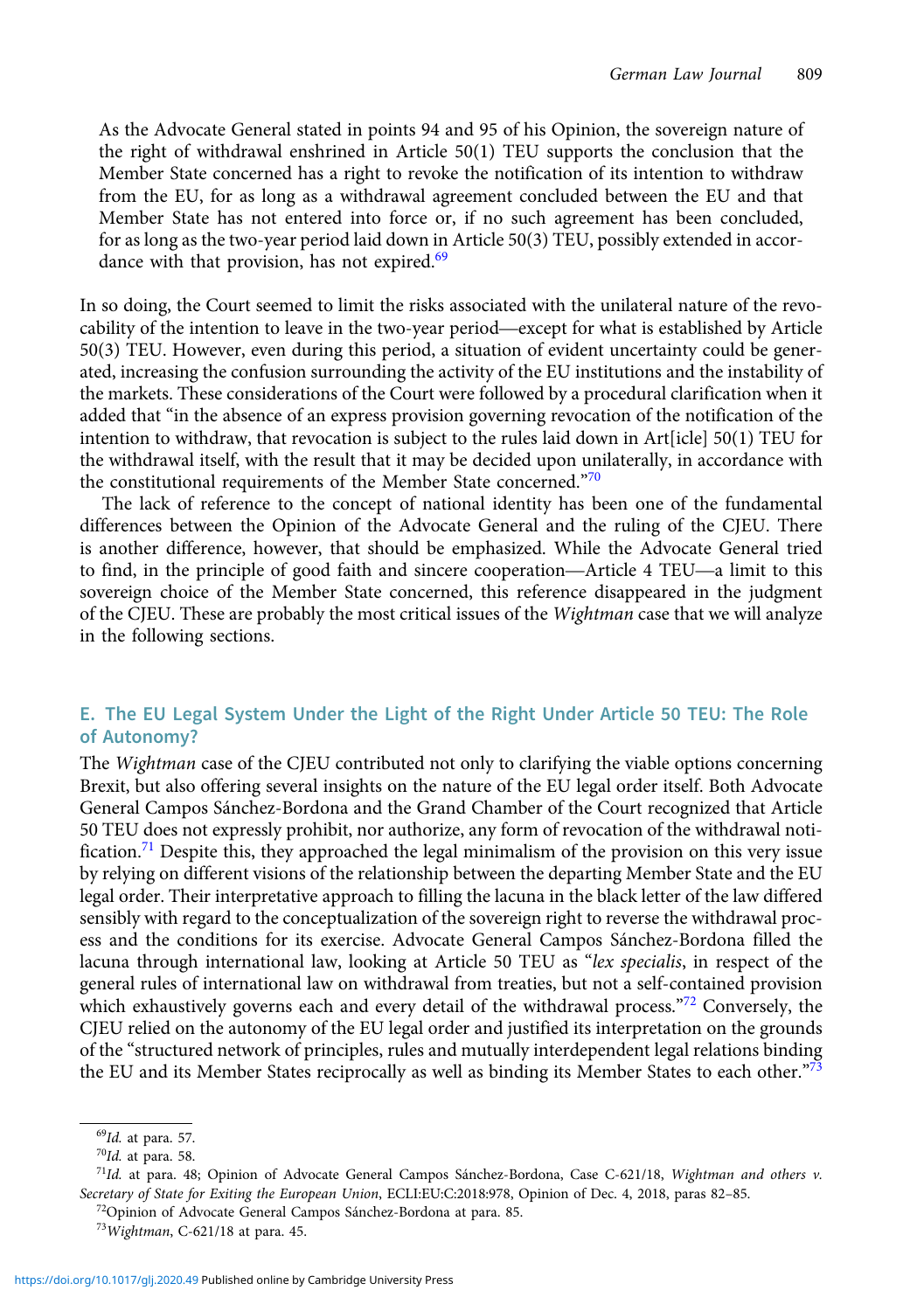Although both Advocate General Campos Sánchez-Bordona and the Court reached the same positive conclusion about the unilateral revocability of the notification under Article 50 TEU, they reached it from different routes. The Advocate General analyzed withdrawal as "a typical international law issue."<sup>74</sup> Thus the Advocate General used international law and the Vienna Convention on the Law of the Treaties "to provide interpretative guidelines to assist dispelling doubts about issues that are not expressly dealt with in Article 50 TEU."75

Predictably, the CJEU refused to treat withdrawal and its reversal as an international law issue related to the participation of States in a Treaty. It also reaffirmed its willingness to note the difference between the EU legal order and "ordinary international treaties."<sup>76</sup> The Court built its reasoning off the idea that the EU is a new legal order, autonomous from the Member States and Fredictably, the CJEU refused to treat withdrawal and its reversal as an international law issue<br>related to the participation of States in a Treaty. It also reaffirmed its willingness to note the differ-<br>ence between the E over the laws of the Member States and may confer rights with direct effects.<sup>77</sup> By emphasizing the autonomy of EU law, in Wightman the CJEU reiterated the consistency of its own case law since the Van Gend and Loos case aiming to "expressly cut the umbilical cord with classic international law."<sup>78</sup> This interpretation underscores the distinctiveness of EU law and dualism in the application of international law. As the Court did in both *Kadi*, when assessing the validity of restrictions on suspected terrorists, $79$  and Opinion 2/13, when evaluating the EU accession to the ECHR, $80$  the autonomy of EU law brings about the assessment of the relevant question in light of the Treaties.<sup>81</sup> In *Wightman*, the CJEU analyzed the question of revocation in light of EU law, holding that its conclusion "is only corroborated by the provisions of the Vienna Convention on the Law of the Treaties."<sup>82</sup> The same approach of autonomy has also been upheld in the recent Opinion 1/17 on the Comprehensive Economic and Trade Agreement between Canada and the European Union and its Member States (CETA).<sup>83</sup> This characterization of the autonomy of EU law creates a self-protecting barrier against external interference from international law that may affect the functioning of the EU law's fortress. This approach extends to the foundational moment of the establishment of that fortress, including the withdrawal stage.

The contrasting approaches of the Advocate General and the Court represent different backdrops against which the unilateral revocation of the notification is contextualized and evaluated. According to the Advocate General, the right of withdrawal under Article 50 TEU is:

Based on the rules of international law ... because withdrawal from an international treaty is by definition a unilateral act of a State party. Like a treaty-making power, the right no longer to be bound (withdrawal or denunciation) by a treaty to which a State is a party is a manifestation of that State's sovereignty. If a State's decision to conclude a treaty is unilateral, so is its decision to withdraw from it. $84$ 

As a consequence of the unilateral nature of the withdrawal, "unilateral revocation would also be a manifestation of the sovereignty of the departing Member State, which chooses to reverse its initial

<sup>&</sup>lt;sup>74</sup>Opinion of Advocate General Campos Sánchez-Bordona at para. 84.

<sup>75</sup>Id. at para. 82.

<sup>76</sup>Wightman, C-621/18 at para. 44.

<sup>77</sup>Id. at paras. 44–45.

<sup>78</sup>See ROBERT SCHÜTZE, EUROPEAN UNION LAW (2d ed. 2015).

<sup>79</sup>Opinion of Advocate General Poiares Maduro in Kadi, Joined cases 402 & 415/05 P paras. 281–82, 286–88.

<sup>80</sup>Opinion 2/13 at paras. 166–178.

<sup>81</sup>In Wightman, the Court referred to both Kadi and Opinion 2/13.

<sup>82</sup>Wightman, Case C-621/18 at para. 70.

<sup>83</sup>Opinion 1/17, On the Comprehensive Economic and Trade Agreement between Canada, of the one part, and the European Union and its Member States, of the other part, ECLI:EU:C:2018:478, Opinion of June 21, 2018, at para. 109.

<sup>84</sup>Opinion of Advocate General Campos Sánchez-Bordona at para. 93.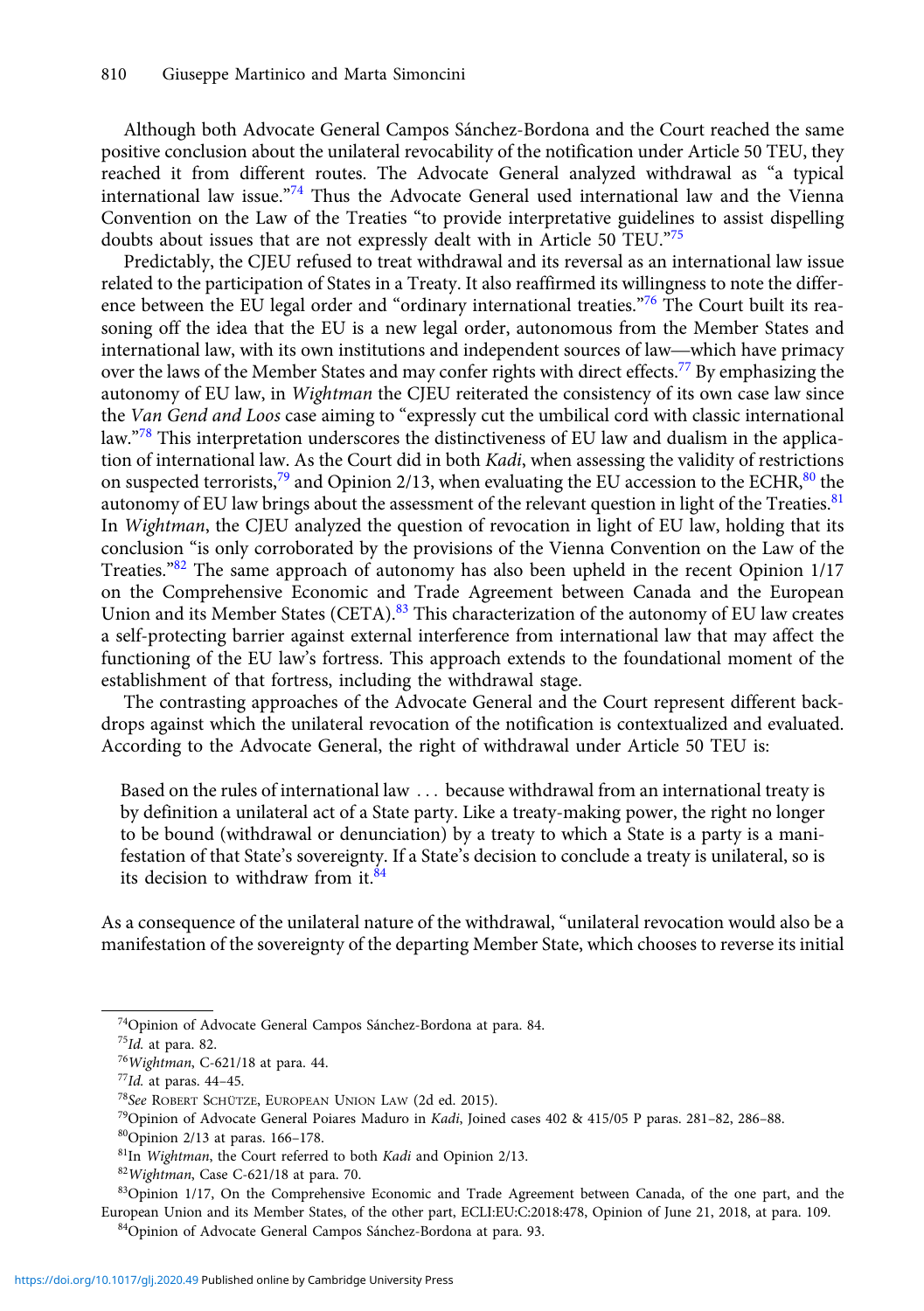decision."<sup>85</sup> The CJEU shared the idea that the right of withdrawal expresses a sovereign decision of the State, but it reconnected this to the right of the State "to retain its status as a Member State of the European Union, a status which is not suspended or altered by that notification".  $86$ 

The teleological interpretation of Article 50 TEU is, therefore, based on different premises. The Advocate General identified in the unilateral revocability of the notification of the withdrawal a means to reconcile the respect for the national identities of the Member States under Article 4(2) TEU, and the integration objective under Article 1 TEU, including the protection of citizens' rights.<sup>87</sup> Conversely, the CJEU did not refer to the respect for the constitutional identities of the Member States, but instead emphasized the Member States' commitment to the common values of integration, specifically excluding that a Member State can be forced to leave against its own will.<sup>88</sup> This implicitly highlights the pragmatic challenges that withdrawal entails. Insofar as EU and domestic legally binding relations are deeply interrelated, it is pragmatically difficult to disentangle such constitutional interdependence and separate a Member State's legal order from the EU. As Eeckout and Frantziou underlined, such interdependence means that a complex system of rights is at stake in the withdrawal process, and this requires a specific constitutional reading of Article 50 TEU.<sup>89</sup> In short, while the Advocate General aimed to strike a balance between national sovereignty and the European project, the CJEU focused on the goals of the EU legal order and the persistent willingness of the State to be part of that project.

The different characterization of the sovereign right of the Member State to commit to and withdraw from the EU legal system is accompanied by different conditions for its exercise. Both the Advocate General and the CJEU considered the revocability of the withdrawal to be the expression of a sovereign right. Yet, Advocate General Campos Sánchez-Bordona attached a number of reasonable conditions, while the CJEU rejected the imposition of constraints on the exercise of the sovereign right.

Insofar as revocation is unilateral, in principle, the constitutional requirements of the States are the only legal conditions attached to the exercise of such a right. The Advocate General argued that the unilateral exercise of the right should be reasonably tempered to protect from procedural abuse. Thus, the Advocate General emphasized that the duty to give reasons for the revocation would be reasonable, as the State in question "runs counter to its previous actions;"<sup>90</sup> the temporal limit covering the period before the subscription of the agreement of the parties "logically" applies to the revocation;<sup>91</sup> and the exercise of the right shall be subject to the principles of good faith and to the revocation;<sup>5</sup> and the exercise of the right shall be subject to the principles of good faith and sincere cooperation.<sup>92</sup> All these common sense requirements should protect against "tactical rev-<br>ocations,<sup>993</sup> whi ocations,"<sup>93</sup> while ensuring the legitimate right of the State to change its position. According to the Advocate General, making the revocation unanimous "would increase the risk of the Member expulsion.<sup>94</sup> In the interpretation of the Advocate General, revocation should be exercised by ensuring mutual trust between the departing State and the EU, and not mutual consent as required by the Council and the Commission. Mutual trust requires reasonable justification to ensure that collateral legal tactics do not drain negotiations and do not turn a right into a privilege.

As previously mentioned, the Court did not impose any condition on the exercise of this right. The Court requires only that the revocation be "unequivocal and unconditional, that is to say that

<sup>&</sup>lt;sup>85</sup>Id. at para. 94.

<sup>86</sup>Wightman, C-621/18 at para. 59.

<sup>87</sup>Opinion of Advocate General Campos Sánchez-Bordona at para. 137.

<sup>88</sup>Wightman, C-621/18 at para. 66.

<sup>89</sup>Eeckout & Frantziou, supra note 61 at 699–700.

<sup>90</sup>Opinion of Advocate General Campos Sánchez-Bordona at para. 146.

 $91$ Id. at para. 147.

 $92$ Id. at para. 148.

<sup>93</sup>Id. at paras. 150, 154.

<sup>&</sup>lt;sup>94</sup>Id. at para. 169.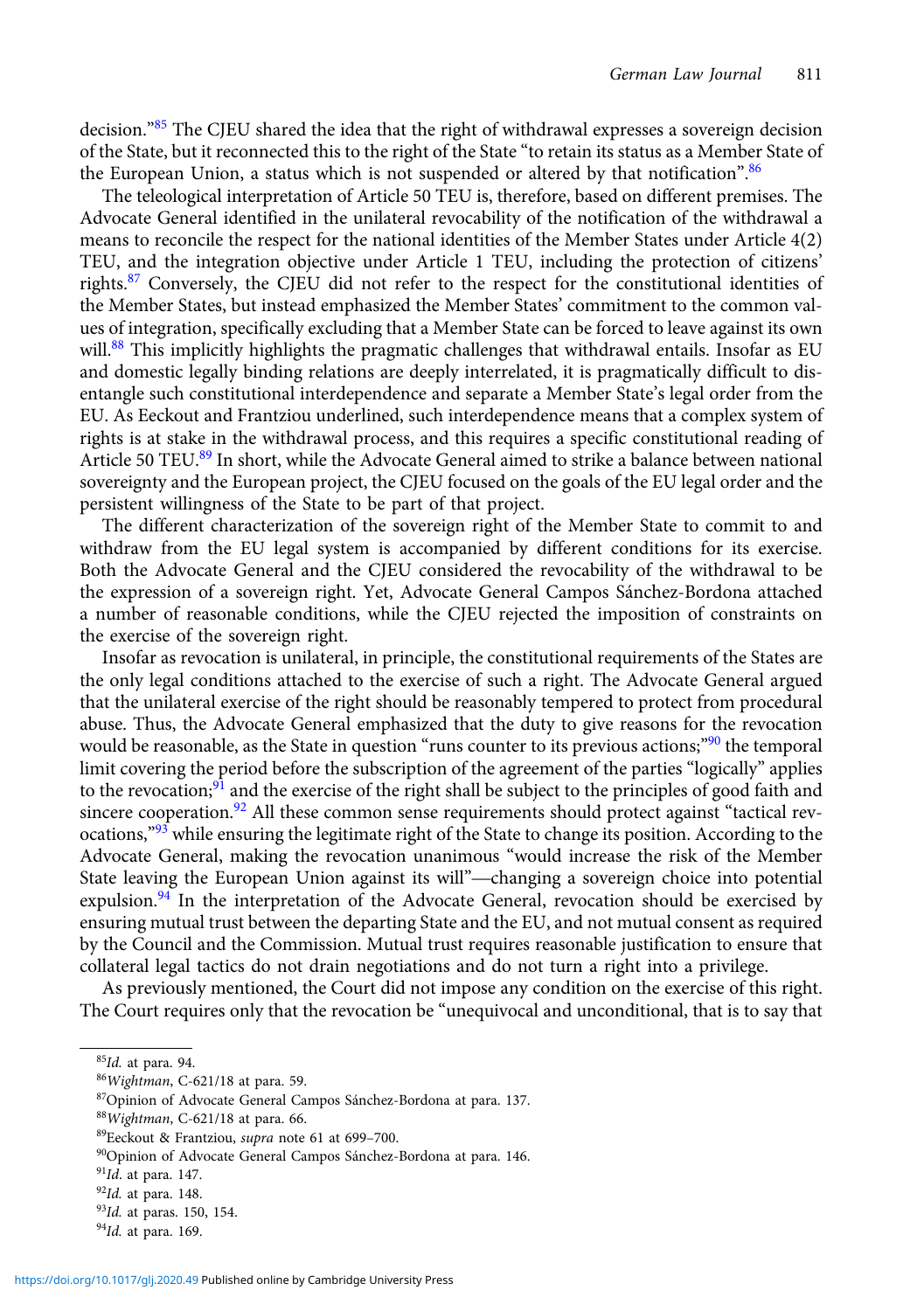purpose of that revocation is to confirm the EU membership of the Member State concerned under the terms that are unchanged as regards its status as a Member State, and that revocation brings the withdrawal procedure to an end."<sup>95</sup>

To avoid the risk of undue interference and preserve the unconditional characteristics of the right, the CJEU rejected the condition of the unanimity of the European Council required by the Council and the Commission, and did not request any additional evidence in the exercise of the revocation to demonstrate that there is no tactical use of the right. Accordingly, the burden is upon the other Member States to trust the declaration of the State to reverse its withdrawal intentions unequivocally and unconditionally. The conclusion of the CJEU focused on the good faith of the decision of the Member State to genuinely reverse its previous withdrawal intention, while binding the other Member States to that decision. This means that the principle of mutual trust still applies in the relations between the un-departing Member State and the other Member States, because they all commit to the same values.

#### F. Sovereign Perils. What Might this Decision Represent for the Rest of the EU?

The wording of Article 50 TEU does not say much about the revocability of the notification and In the wording of Article 50 TEO does not say much about the revocability of the houncation and scholars<sup>96</sup> argue that a possible *bona fide* change of mind should be admissible under EU law. However, we are of the opinio However, we are of the opinion that the content of Article 50 TEU must be read narrowly in order to avoid the risk of abuse. The abuse in question could result in a strategic use of the threat of exit scholars<sup>--</sup> argue that a possible *bond jude* change of filmd should be admissible under EO law.<br>However, we are of the opinion that the content of Article 50 TEU must be read narrowly in order<br>to avoid the risk of abuse. would have entered into force and this would have created several issues, as scholars pointed out when commenting upon the norms of that problematic deal.<sup>97</sup> In this sense it can be argued that the EU is experiencing a sort of inevitable crisis, because not even the victory of Bremain would have avoided a necessary rethinking of the integration process and a season of conflicts. This leads to the second point of our argument: In our opinion, we should favor a "sustainable" reading of Article 50 TEU, precisely in order to avoid the integration process being held hostage to possible instrumental uses of this provision.

This debate reminds us of the discussion about the codification of some secession clause in federal and regional systems. Building upon this similarity, one could argue that risks like these exist even in the absence of a secession clause as the Spanish case shows. In that context, the lack of an explicit provision on secession has led to the explosion of a political crisis in the absence of constitutional paths other than the constitutional amendment.<sup>98</sup> More in general, silence does not seem to work when dealing with secession because it creates ambiguity, as Ginsburg and Versteeg have recently pointed out.<sup>99</sup>

<sup>98</sup>Josep Maria Castella Andreu, The Reception in Spain of the Reference of the Supreme Court of Canada on the Secession of Quebec, in THE CANADIAN CONTRIBUTION TO A COMPARATIVE LAW OF SECESSION 69 (Giacomo Delledonne & Giuseppe Martinico eds., 2019); MIGUEL BELTRÁN DE FELIPE, MYTHS AND REALITIES OF SECESSIONISMS. A CONSTITUTIONAL APPROACH TO THE CATALONIAN CRISIS (2019).

<sup>99</sup>See the considerations made by Ginsburg and Versteeg:

When the constitution grants a right to secession, then, actual break-up may both be more likely and less violent. We theorize that constitutional silence might be the worst possible option. When a constitution does not deal with secession head-on, secessionist groups may seize on this ambiguity to make a case for secession and might even be able to gather popular support for their cause. Yet, such movements have a rocky road ahead: where a constitution is silent on secession, it is not clear that the central government sanctions such movements, and if it turns out that it does not, secessionist disputes can burst out in violence. The same logic applies to constitutional prohibitions

<sup>95</sup>Wightman, C-621/18 at para. 74.

<sup>&</sup>lt;sup>96</sup>Paul Craig, Brexit: A Drama in Six Acts, 41 EUROPEAN L. REV. 447, 447-68 (2016); Eeckout & Frantziou, supra note 61 at 712.

 $97$ Andrew Duff, Britain's special status in Europe: A comprehensive assessment of the UK-EU deal at its consequences, POLICY NETWORK (Mar. 3, 2016), [https://policynetwork.org/publications/papers/britains-special-status-in-europe/.](https://policynetwork.org/publications/papers/britains-special-status-in-europe/)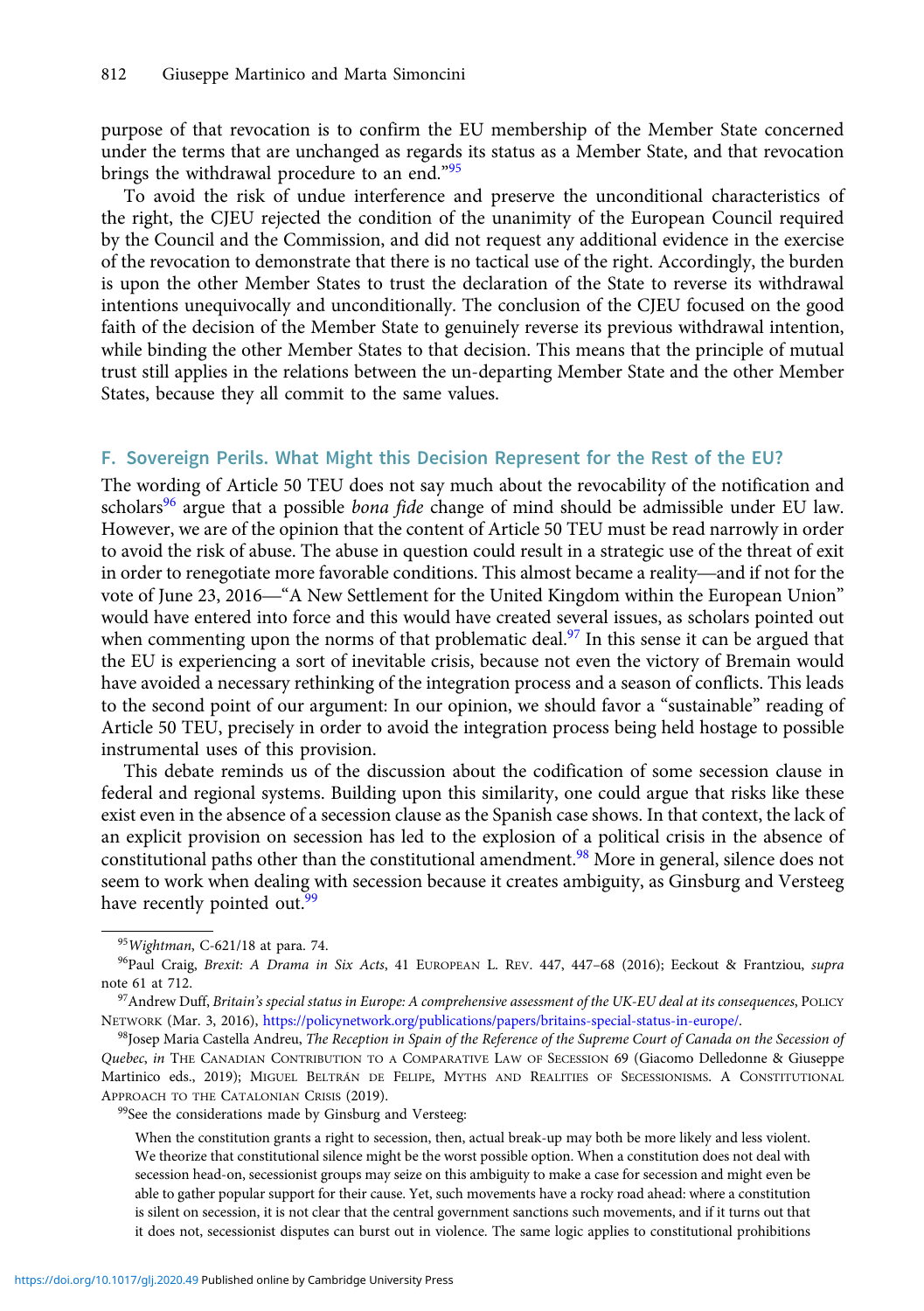To remedy this ambiguity, in 1998 the Canadian Supreme Court devised a normative path despite the silence of the relevant constitutional sources and in light of some unwritten "underlying principles."<sup>100</sup> Stepping back to the EU, the conclusion reached in *Wightman* could be seen as a reasonable choice, but it risks exposing Article 50 TEU to dangerous unilateral readings. Indeed, there is something that we do not find convincing in this judgment. First of all, the frequent mention made by the CJEU of the concept of sovereignty represents a linguistic choice at odds with that of national identity used by the Advocate General in his Opinion.<sup>101</sup> The adjective "sovereign" was repeated six times in the English version of the judgment and the concept of sovereignty was undoubtedly one of the keywords of the decision. Echoing the concerns of the Scottish reference on the protection of national sovereign rights in the Brexit's vote, the CJEU's ruling focused on enabling the State to make a fully informed choice.

Among the flaws of the judgment, there is certainly the lack of reference to the principle of sincere cooperation, which had instead been mentioned by the Advocate General as a "further limit on the exercise of the right of unilateral revocation" in paragraph 148 of his Opinion. Along with the principle of sincere cooperation, the reference to national identity also vanished in the Wightman ruling. In this way, another piece of the interpretative mosaic proposed by the Advocate General disappeared.<sup>102</sup> In other words, it seems to us that the CJEU has excessively focused on an approach that looks at national sovereignty, while the Advocate General was more careful in coming up with possible remedies to prevent the Member States from exercising their sovereignty in an abusive manner.

In our view, the CJEU tried to guarantee the sovereign choice at the costs of the multilateral rationale of Article 50 TEU. While the Advocate General tried to mitigate such a choice with the recognition of loyal cooperation, this kind of balance does not seem to belong to the reconstruction advanced by the CJEU. The CJEU instead kicked Article 4 TEU out of the picture, by framing the issue in light of national sovereignty. The reference to identity in this sense was much more promising. It is no coincidence that both national identity and loyal cooperation are recalled in this provision. Recently, national identity has been under siege as if it were *per se* a dirty word $103$ —a bad concept that would inevitably lead to the disintegration of the EU. There is no doubt that Article 4(2) TEU has been abused, and scholars have already identified several examples of this.<sup>104</sup> At the supranational level, Advocates General have sometimes opposed national identity to fundamental rights,<sup>105</sup> subsequently offering a misleading dichotomy. In our view, however, these abuses or misunderstandings do not exclude the possibility of a proper use of this clause. Our first recommendation regards the need for a systematic interpretation of the clause. In other words, this clause should not be read in splendid isolation, but in context, because it is merely a star in a broader constellation of values guaranteed by the EU Treaties.

that are more ambiguous, such as statements of territorial integrity. The lack of constitutional clarity, then, may contribute to instability and violence.

Tom Ginsburg & Mila Versteeg, From Catalonia to California: Secession in Constitutional Law, 70 ALA. L. REV.

<sup>923, 928 (2019).</sup> But see, Cass R. Sunstein, Constitutionalism and Secession, 58 U. CHI. L. REV. 633, 635 (1991). <sup>100</sup>See Reference Re Secession of Quebec, [1998] 2 S.C.R. 217 (Can.).

<sup>101</sup>See Opinion of Advocate General Campos Sánchez-Bordona at paras. 110, 130–137.

<sup>102</sup>Id. at paras. 129-137.

<sup>&</sup>lt;sup>103</sup>As Lusting and Weiler have recently outlined, identity "is not a dirty word if it is seen as a social feature which corresponds to positive dignitarian yearnings of the human condition and equally positive social features of individual responsibility and collective solidarity." See Doreen Lustig & J.H.H. Weiler, Judicial Review in the Contemporary <sup>103</sup>As Lusting and Weiler have recently outlined, identity "is not a dirty corresponds to positive dignitarian yearnings of the human condition and responsibility and collective solidarity." *See* Doreen Lustig & J.H.H.

<sup>104</sup> See Gábor Halmai, The Hungarian Constitutional Court and Constitutional Identity, VERFASSUNGSBLOG (Jan. 10 2017), [https://verfassungsblog.de/the-hungarian-constitutional-court-and-constitutional-identity/.](https://verfassungsblog.de/the-hungarian-constitutional-court-and-constitutional-identity/)

<sup>105</sup> Opinion of Advocate General Pitruzzella in Case C-89/18, A v. Udlaendinge-og Integrationsministeriet, ECLI:EU: C:2019:580, Opinion of July 10, 2019, at para. 1 ; see also Bruno de Witte, Protecting Identity or Protecting Diversity? (Conference: National constitutional identity 10 years on, Maastricht 24 Jun. 2019) (on file with author).